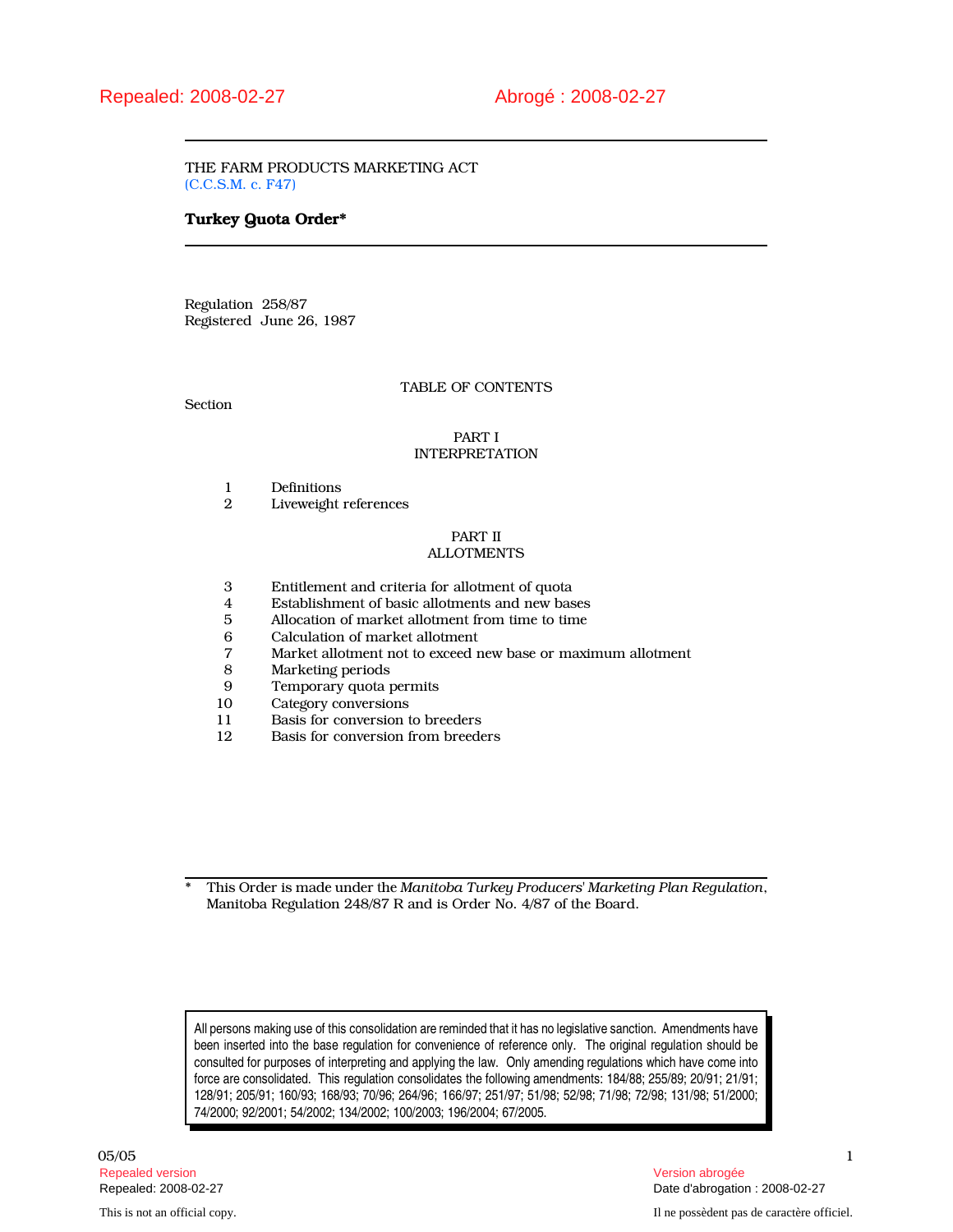# PART III

# REDUCTION OR CANCELLATION OF ALLOTMENT

- 13 Reduction of market allotment for excess marketings<br>14 Reduction of periodic market allotment for excess ma
- 14 Reduction of periodic market allotment for excess marketings<br>15 Reduction of basic allotment and new base for under marketing
- 15 Reduction of basic allotment and new base for under marketings<br>16 Other reduction or cancellation of allotment
- Other reduction or cancellation of allotment

# PART IV

# OWNERSHIP OF QUOTAS

- 17 Quotas belong to the Board
- 18 Quotas non-transferable
- 18.1 Retirement and basic allotment reallocation system payments non-transferable

#### PART V PROHIBITIONS

- 19 No marketings without a market allotment<br>20 No marketings outside of marketing period
- 20 No marketings outside of marketing period<br>21 No excess marketings
- 21 No excess marketings<br>22 Marketings from certi
- 22 Marketings from certified facilities only<br>23 Certificate of production premises requi
- Certificate of production premises required

# PART VI **GENERAL**

- 24 Limitation on quotas<br>25 Effect of sharing
- 25 Effect of sharing<br>26 Acquisition of int
- 26 26 Acquisition of interests in excess of maximum allotment prohibited<br>27 Exception for grandfathered operations in excess of maximum allot
- 27 Exception for grandfathered operations in excess of maximum allotment<br>28 Exception for financial assistance to children
- 28 Exception for financial assistance to children<br>29 Step-transactions prohibited
- Step-transactions prohibited

## PART VII

# CHANGES IN BENEFICIAL OWNERSHIP OF AND ASSOCIATION OF REGISTERED PRODUCERS

- 
- 30 Special definitions<br>31 Transfers by a sub 31 Transfers by a substantial holder<br>32 Grounds for non-waiver
- 32 Grounds for non-waiver<br>33 Bankruptcy or receivers
- 33 Bankruptcy or receivership of a controlling party
- 34 False or misleading information<br>35 Dispensing with financial inform
- 35 Dispensing with financial information
- Deemed association
- 37 Association of registered producers<br>38 Grounds for non-waiver
- 38 Grounds for non-waiver<br>39 False or misleading info
- False or misleading information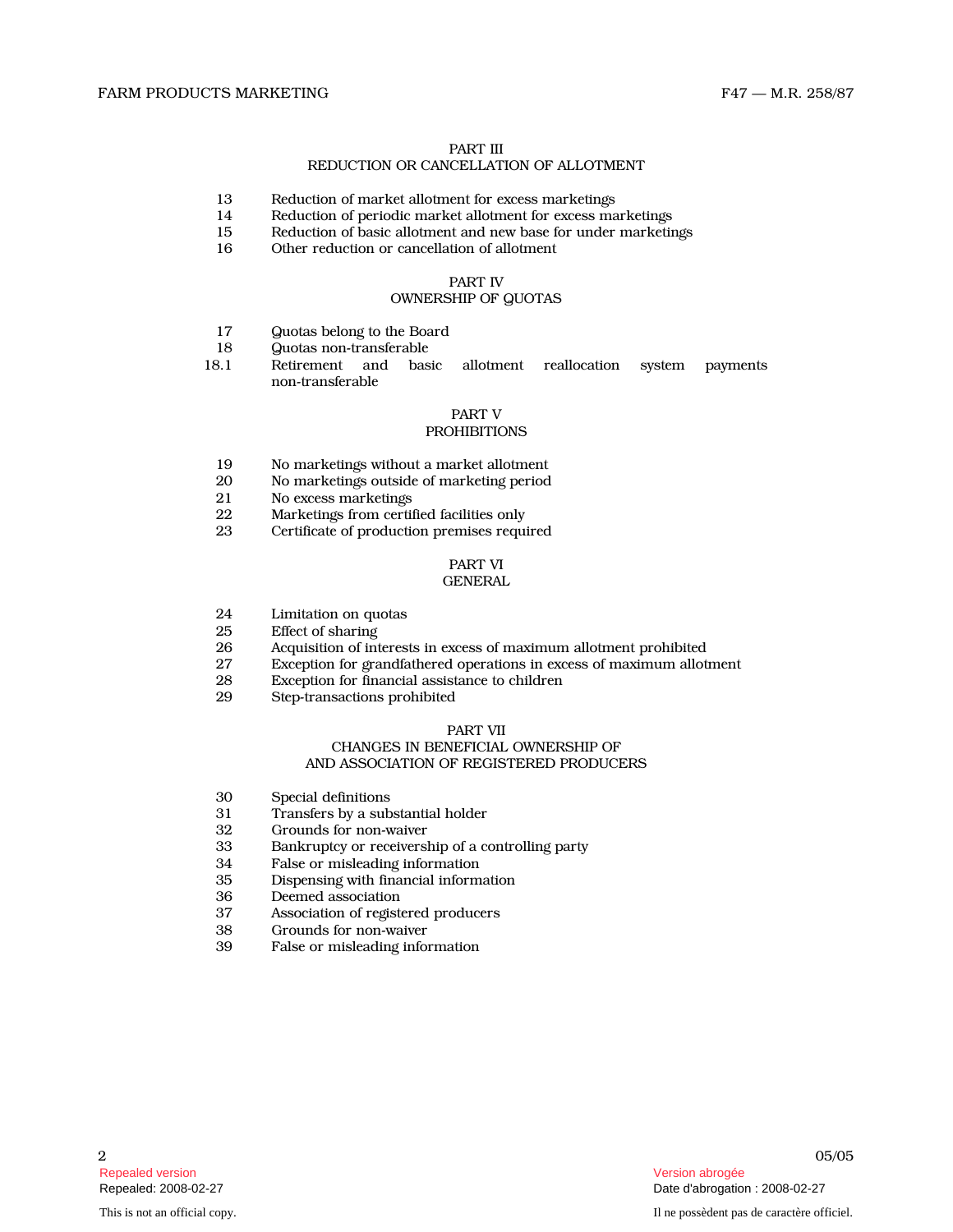# PART VIII

# RE-ALLOTMENT OF QUOTA AND ALLOTMENT

- 40 Complete farm sales<br>41 Sale of moveable bui
- 41 Sale of moveable buildings and equipment<br>42 Lease of complete farm
- 42 Lease of complete farm<br>42.1 Temporary suspension
	- Temporary suspension and reallotment
	- 43 Bankruptcy or receivership of a registered producer
	- 44 Dispensing with financial information on death, disability or retirement<br>45 Dispensing with financial information on establishment of family partner
	-
	- 45 Dispensing with financial information on establishment of family partnership 46 Dispensing with financial information on establishment of family corporation
	- 47 Partial and complete re-allotment of quota to related persons
	- 48 Re-allotment and maximum allotment

#### PART VIII.1

## RETIREMENT AND BASIC ALLOTMENT REALLOCATION SYSTEM

- 48.1 Re-allotment under system<br>48.2 Acceptance of applications
- Acceptance of applications discretionary

# PART IX

# **FACILITIES**

- 49 Guota to be allotted for a facility<br>50 Consolidation of facilities
- 50 Consolidation of facilities<br>51 No change of facility follow
- No change of facility following re-allotment or change in beneficial ownership for two years
- 52 Exception from two year rule<br>53 Examination of facilities
- Examination of facilities

# PART X

- 54 Application and non-application of Order
- 55 Exemptions in Plan from Order
- **Repeal**

**SCHEDULE** 

#### PART I

# INTERPRETATION

#### **Definitions**

1 In this order.

"Aggregate Provincial Basic Allotment" means the quantity, expressed in kilograms of turkey, equal to the aggregate of the basic allotments allotted to all registered producers during a marketing year;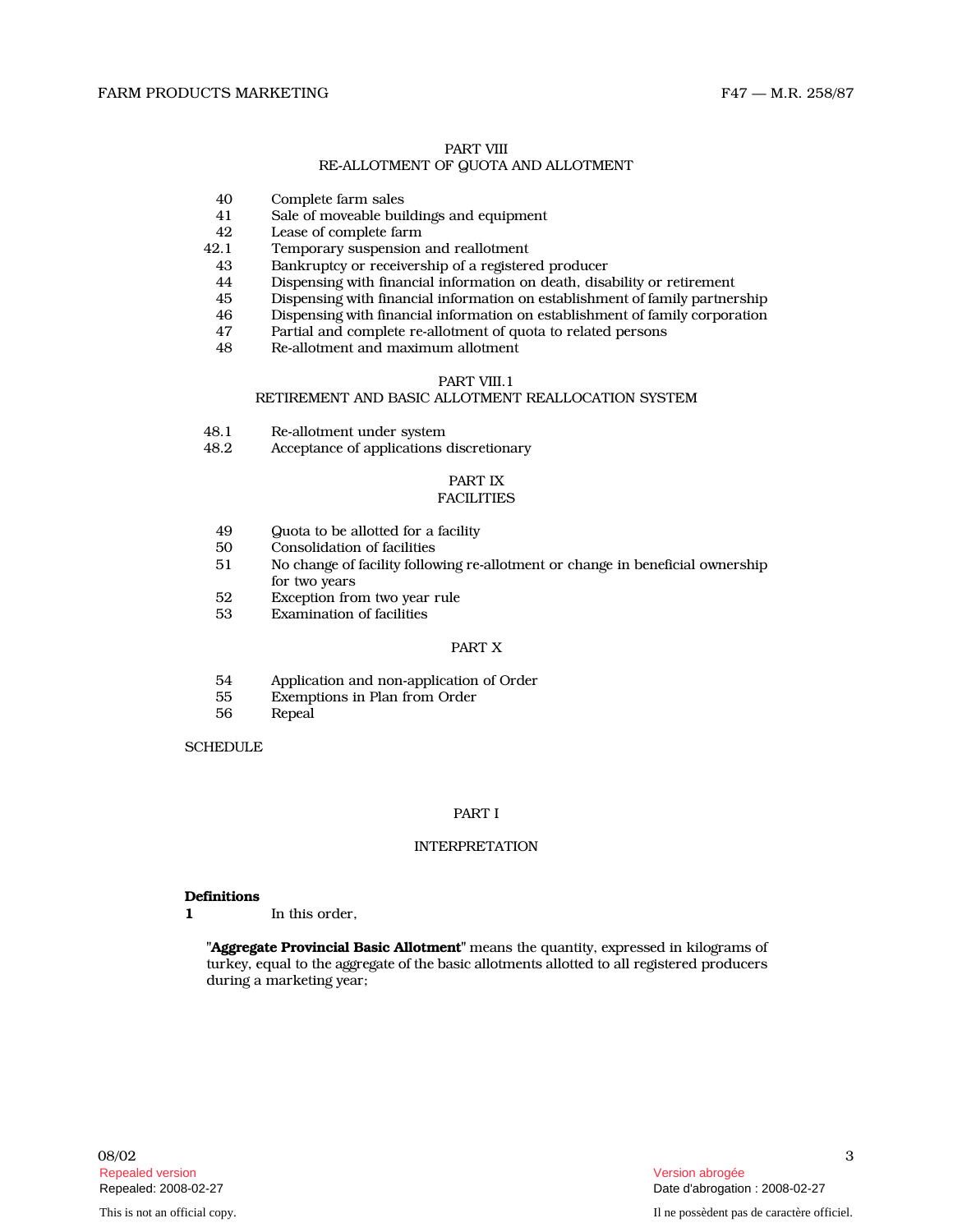"Aggregate Provincial New Base" means the quantity, expressed in kilograms of turkey, equal to the aggregate of the new bases allotted to all registered producers during a marketing year;

"allotment" means a basic allotment, a market allotment, or a new base, or any or all of them, as the context may require;

"basic allotment" means a base measurement, expressed in kilograms of turkey, from which the market allotment of a producer for a category of turkey is established;

"Breeder Allotment Set-Aside" means 370,525 kilograms of turkey authorized to be marketed under any Breeder/Mature Program of the Board in any marketing year;

"**broiler**" means turkey which weighs 6.2 kilograms or under each (truck load average) when marketed by a producer;

"category" means:

- (a) broilers,
- (b) hens,
- (c) toms,
- (d) heavy toms,
- (e) winter heavies, and
- (f) turkeys marketed under any Breeder/Mature Program of the Board;

"Certificate of Production Premises" means a certificate issued by the Board to a registered producer specifying the facility or facilities in or on which such producer must raise or keep the turkeys he is entitled to market pursuant to the allotments and quotas allocated to him;

"extra provincial amount" means the number of kilograms of turkey which the Board determines that person is authorized or permitted to produce or market, or is able to produce or market by virtue of an exemption or otherwise, in a marketing year or similar period, by an extra-provincial board other than the Canadian Turkey Marketing Agency;

"**facility**" means any building, structure, equipment or land used for the raising or keeping of turkeys;

"**federal quota**" means the quantity of turkey of a category that a producer is entitled to market in interprovincial or export trade by the Canadian Turkey Marketing Agency during any marketing year;

"heavy tom" which means turkey which weighs over 13.3 kilograms each (truck load average) when marketed by a producer, and which is not a winter heavy;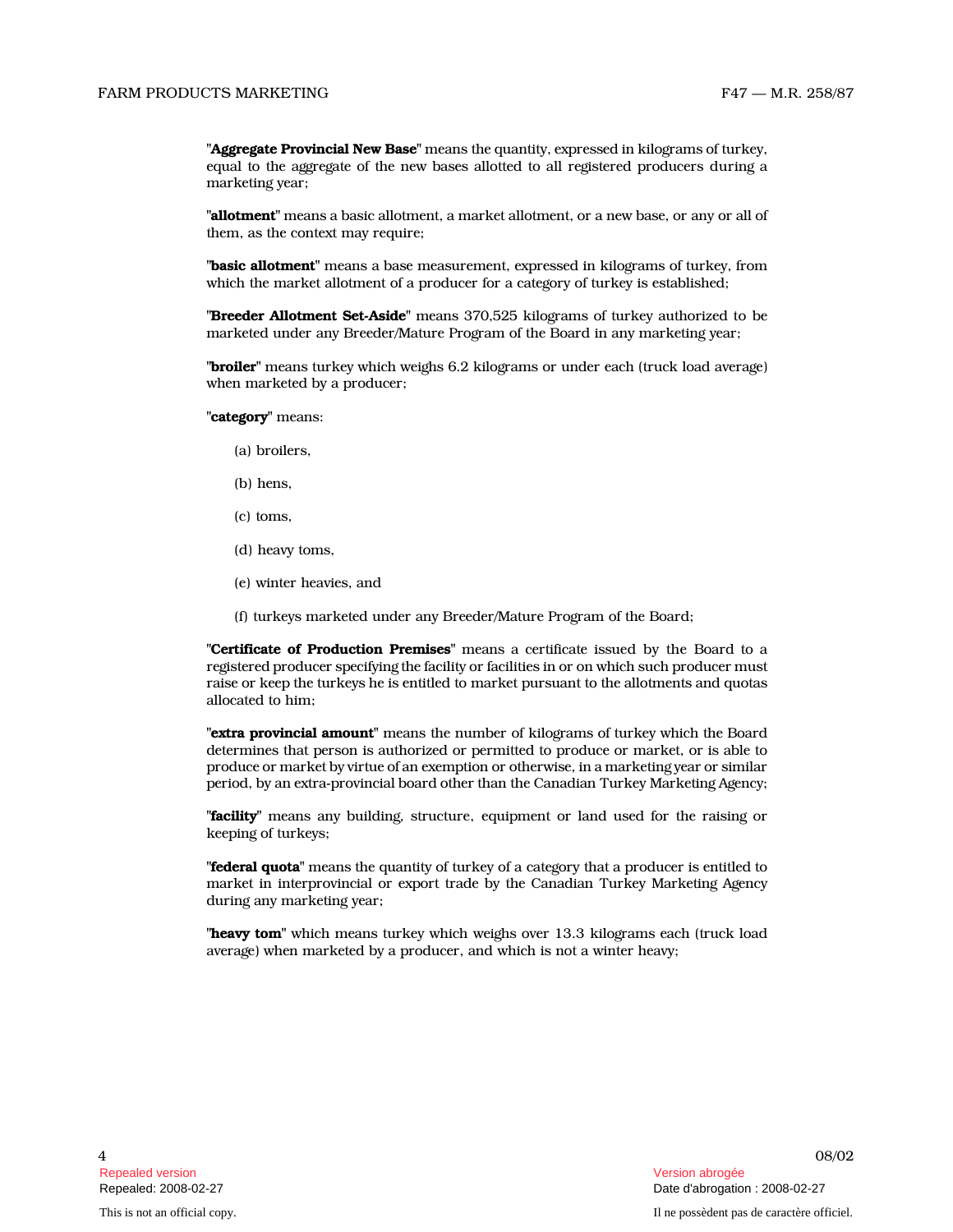"hen" means turkey which weighs between 6.2 kilograms and 8.5 kilograms each (truck load average) when marketed by a producer;

"**immediate family**" means an individual's spouse, parent, child, grandchild, or the spouse of the individual's child, or grandchild;

"market allotment" for a category of turkey means the sum total of a producer's quota plus his federal quota for that category of turkey;

"**marketing period**" means the period of time specified by the Board during which a registered producer may market turkeys of a category pursuant to a market allotment allotted to such producer;

"marketing year" means either the 52 week period or the 53 week period starting in those calendar years where a Sunday falls on April  $28<sup>th</sup>$  to  $30<sup>th</sup>$  inclusive or on May  $1<sup>st</sup>$ to  $4<sup>th</sup>$  inclusive and ending in the following calendar year where a Saturday falls on April  $27<sup>th</sup>$  to  $30<sup>th</sup>$  inclusive or on May  $1<sup>st</sup>$  to May  $3<sup>rd</sup>$  inclusive;

"maximum allotment" means an allotment or allotments of broilers, hens, toms, heavy toms and winter heavies aggregating 600,000 kilograms of turkey per marketing year; provided that in determining the maximum allotment applicable to a person, such 600,000 kilograms amount shall be reduced by an amount equal to the extra-provincial amount attributed to that person;

"new base" means quantity, expressed in kilograms of turkey, which a registered producer's market allotment cannot exceed;

"On-Farm Food Safety Assurance Program" means the program approved by the Board and designated with that name, as same may be amended or varied from time to time, whether published by the Board or published by the Canadian Food Inspection Agency or other party;

"periodic market allotment" means a portion of a market allotment;

"Poult Placement Permit" means a permit issued by this Board to a person authorizing that person to purchase or to otherwise take delivery of a specified number of turkeys under the age of 10 days old during a specified time period from a specified vendor;

"quota" means the quantity of turkey of a category that a producer is entitled to market or to have marketed on his behalf by the Board in intraprovincial trade during any marketing year;

"tom" means turkey which weights between 8.5 kilograms and 13.3 kilograms each (truck loan average) when marketed by a producer, and which is not a winter heavy;

"winter heavy" means turkey which weighs 9.0 kilograms or over each (truck load average) when marketed by a producer, and which is marketed by such producer pursuant to a market allotment for winter heavy turkey allotted to such producer, and which is marketed during the months of January, February or March.

M.R. 255/89; 128/91; 70/96; 74/2000; 54/2002; 134/2002; 100/2003; 196/2004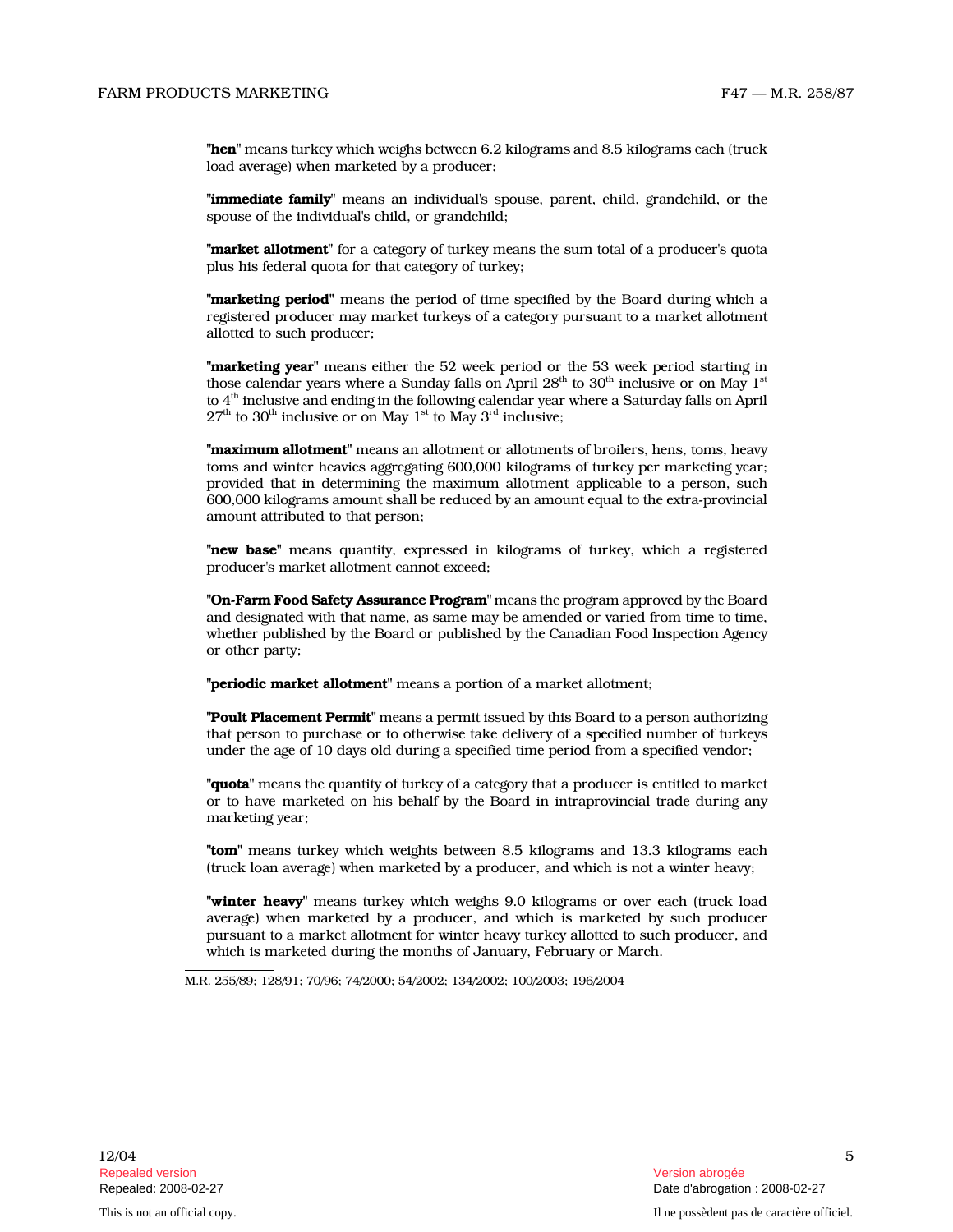#### Liveweight references

2 All references to weight of turkey in this Order are references to the live weight of such turkey (or equivalent).

#### PART II

## ALLOTMENTS

#### Entitlement and criteria for allotment of quota

3(1) No producer is entitled to be allotted a quota for a category of turkey unless he has been allotted a basic allotment, a new base, and a market allotment for that category by the Board.

M.R. 160/93; 70/96

3(2) Subject to subsection (3), each applicant for allotment of a quota and an allotment must be the registered owner or the sole operator of a facility that meets all of the requirements or standards for buildings and equipment established by the Board from time to time.

M.R. 160/93; 70/96

3(3) The Board may allot a quota and an allotment conditional upon the acquisition of a facility within a specified period of time.

M.R. 160/93; 70/96

3(4) Any individual who and any Hutterite Colony which wishes to become a registered producer may make application to the Board that the applicant's name be added to a waiting list of the Board for the allotment of a quota, a basic allotment, a new base, and a market allotment for each category of turkey the applicant wishes to raise or keep. Each application shall be in writing in a form prescribed by the Board, must be signed by the applicant and accompanied by the processing fee established by the Board, and must be forwarded to the head office of the Board.

Any waiting list established by the Board prior to July 31, 2000 shall cease to have effect on that date. The Board will establish a new waiting list to be effective from the period beginning August 1, 2000 and August 1 of every fifth year thereafter, with each such waiting list terminating 58 months after it became effective (the "allocation period"). Applications to be placed on a waiting list to be effective after July 31, 2000 will be accepted between June 1 and July 31 in 2000 and between June 1 and July 31 in each year following each allocation period (the "application period"). Following each application period the Board will draw 30 names from the applications received following the application period and will establish a waiting list for the allocation period in the order in which such names were drawn. At the end of each allocation period the waiting list shall be cancelled and a new waiting list shall be established.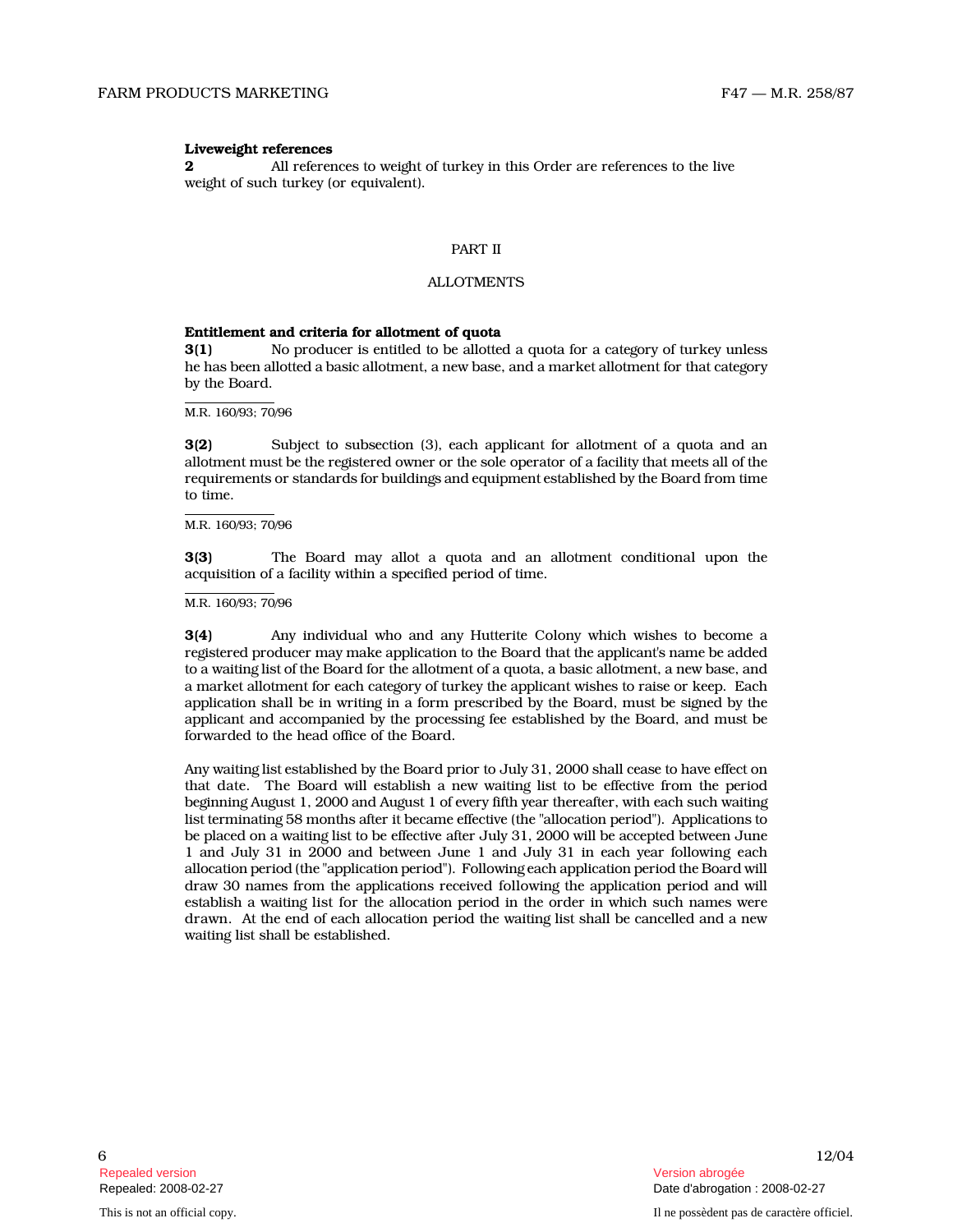In the event the Board offers to allot a quota, a basic allotment, a new base, and a market allotment for a category of turkey to an applicant on the waiting list and such applicant does not accept the terms and conditions proposed by the Board in making such offer within the time specified by the Board, or in the event a person fails to comply with any term or condition established by the Board in making such offer or allotment to the applicant, the Board may withdraw such offer and allotment and may delete such applicant's name from the waiting list.

No individual and no Hutterite Colony shall be eligible to be on a waiting list under this subsection if that individual or that Colony is or at any time has been a registered producer or has had an interest, direct or indirect in a registered producer. For the purpose of this provision any person who is or was a partner or a shareholder of an entity that is or was a registered producer at a point in time shall be deemed to have an interest in that registered producer at that time.

The fact that

(a) the parent of an individual is or at any time has been a registered producer or has had an interest, direct or indirect in a registered producer; and

(b) a Hutterite Colony was established from the membership of a Hutterite Colony which is or at any time has been a registered producer or has had an interest, direct or indirect in a registered producer;

shall not in itself disqualify an individual or a Colony from being eligible to be on a waiting list under this subsection.

M.R. 160/93; 70/96; 131/98; 51/2000

#### Establishment of basic allotments and new bases

4 Subject to the provisions of this Order, as of May 1, 1996 each registered producer shall be entitled to:

(a) a basic allotment and to a new base for each category of turkey (other than turkey marketed under any Breeder/Mature Program of the Board) equal to the number of kilograms of turkey shown under the column for same opposite his name for that category on the list of registered producers approved by the Board on January 12, 1996;

(b) a basic allotment for turkeys marketed under any Breeder/Mature Program of the Board equal to the number of kilograms of turkey shown under the column for same opposite his name for that category on the list of registered producers approved by the Board on January 12, 1996;

as same may be amended by resolution of the Board from time to time to reflect additions, deletions, or other changes to same in accordance with the terms of this Order.

M.R. 184/88; 70/96

#### Allocation of market allotment from time to time

5 Subject to the provisions of this Order, each registered producer shall be allotted a market allotment for each category of turkey for which he has been allotted a basic allotment.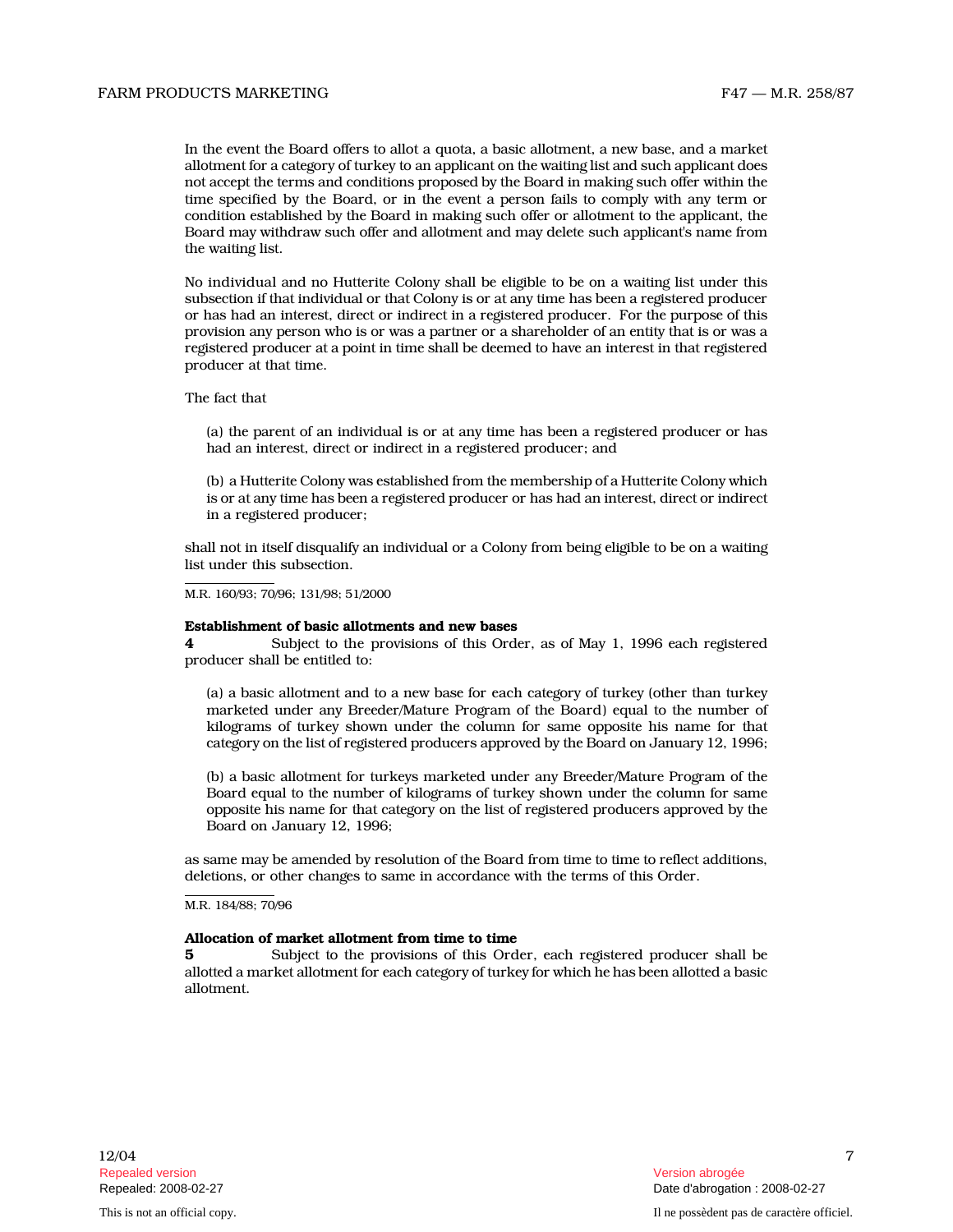#### Calculation of market allotment

6(1) A registered producer's market allotment for each category of turkey for which such producer has been allotted a basic allotment [other than for turkeys marketed under any Breeder/Mature Program of the Board and except as otherwise provided in subsection (2)] shall be calculated from time to time as follows:

(a) if the anticipated market demand for turkey produced in Manitoba during any marketing year is more than the Aggregate Provincial Basic Allotment (such difference called the "Shortfall"), but less than the Aggregate Provincial New Base, the market allotment allotted to each registered producer for each category shall be equal to that producer's basic allotment for that category together with an equal share of the Shortfall, subject to the provisions of section 7 hereof, so that the anticipated market requirements for turkey during that marketing year are met; provided, however, that the Board may issue temporary quota permits in circumstances outlined in section 9 to registered producers for a marketing period;

(b) if the anticipated market demand for turkey produced in Manitoba during any marketing year is equal to the Aggregate Provincial Basic Allotment, the market allotment allotted to each registered producer for a category shall be equal to such producer's basic allotment for that category; and

(c) if the anticipated market for turkey produced in Manitoba during any marketing year is less than the Aggregate Provincial Basic Allotment, the market allotment allotted to each registered producer for each category shall be determined by the Board in such manner that all registered producers share, as nearly as possible, a pro rata reduction from the market allotment they would have received under clause (b), so that the anticipated market requirements for turkey during that marketing year ought not to be exceeded.

M.R. 255/89; 20/91; 128/91; 205/91; 160/93; 70/96; 71/98; 54/2002

6(2) A registered producer's market allotment for turkeys marketed under any Breeder/Mature Program of the Board shall be equal to such producer's basic allotment for that category and, if such producer has been allotted a basic allotment for any other category or categories of turkey of less than 60,000 kilograms in aggregate, the market allotment allotted to such registered producer for such other category shall be equal to that producer's basic allotment for that category; provided that the Board may issue a Temporary Quota Permit in the circumstances outlined in section 9 to such a registered producer to facilitate the marketing of additional turkeys under any Breeder/Mature Program of the Board for a marketing period.

M.R. 255/89: 71/98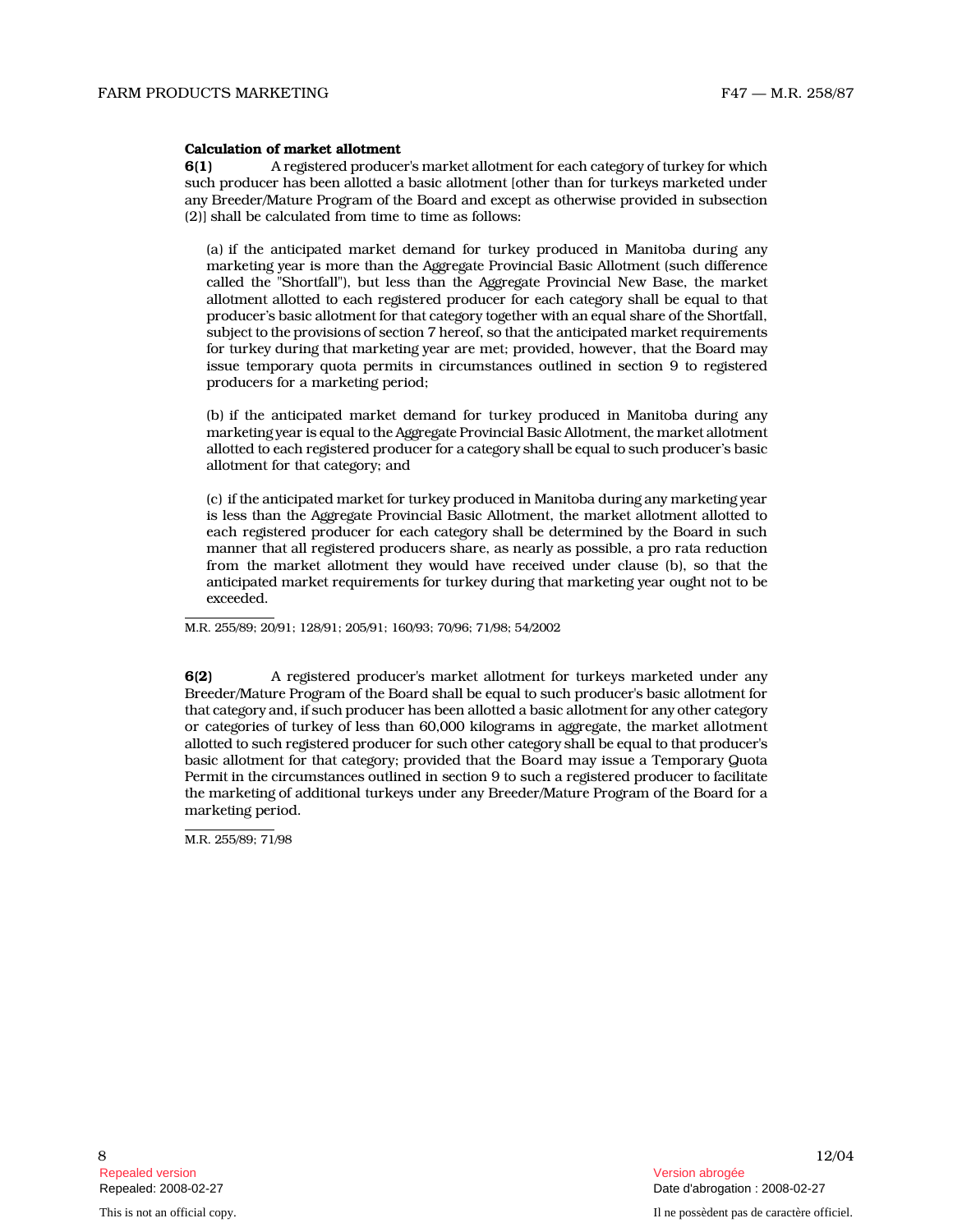#### Market allotment not to exceed new base or maximum allotment

7 Notwithstanding anything set out in section 6;

(a) a market allotment allocated to a registered producer for a category shall not exceed the new base of that producer for that category; an d

(b) the aggregate market allotments allotted to a registered producer shall not exceed maximum allotment;

provided that if the Board has determined an extra-provincial amount for a registered producer prior to December 31, 1999, the limitation in (b) shall not apply to such registered producer, but such registered producer shall not be entitled to an increase in the basic allotments allotted to such producer or to the allotment of market allotments in excess of the basic allotments allotted to that producer if as a result of such increase the basic allotments allotted to that producer, when taken together with the extra-provincial amount determined for that producer, exceeds 600,000 kilograms.

M.R. 160/93; 70/96; 74/2000

## Marketing periods

8 The marketing period of each registered producer during any marketing year may be specified by the Board. A registered producer may apply to the Board from time to time for a change in any such marketing period. Any such application should indicate the processing facility to which the producer intends to market the turkey to be marketed during such marketing period.

M.R. 128/91

#### Temporary quota permits

9(1) A registered producer may apply to the Board from time to time for a Temporary Quota Permit.

9(2) The Board may issue Temporary Quota Permits to registered producers:

(a) if the Board is of the opinion that the Shortfall referred to in clause  $6(1)(c)$  is temporary in nature; or

(b) if the Board is of the opinion that special marketing circumstances exist whereby a particular type of turkey is required by the market or whereby turkey is required at any particular time of the year and cannot be filled in the manner set out in subsection 6(1); or

(c) to facilitate the marketing of turkeys by registered producers engaged in the turkey egg production business under any Breeder/Mature Program of the Board; or

(d) to facilitate the marketing of turkey by registered producers to replace turkey produced, processed and exported from Canada pursuant to any planned processed export program operated by the Board; or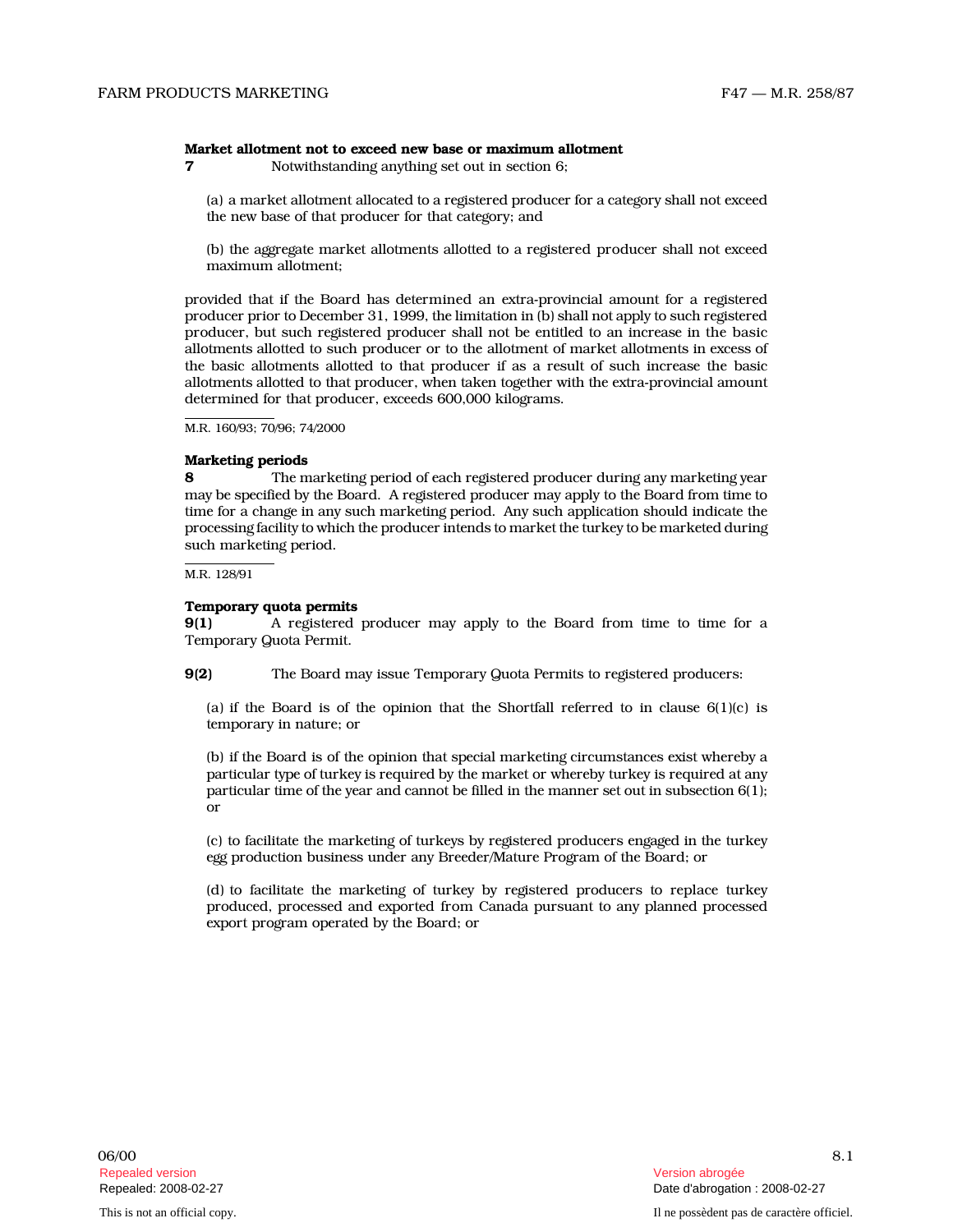(e) to facilitate the marketing of turkey by registered producers who have entered into an agreement with the Board to market turkeys during the period May 1, 1998 to April 30, 1999 inclusive; or

(f) to authorize the marketing of at least 44,460 kilograms of hen, broiler, or tom turkey by a registered producer who has been allotted a basic allotment of less than 60,000 kilograms of hen, broiler, or tom turkey (unless such registered producer has been allotted a basic allotment under any Breeder/Mature Program of the Board).

M.R. 255/89; 70/96; 251/97; 71/98; 72/98

9(3) The Board may issue Temporary Quota Permits to a non-registered person to permit the marketing of turkey raised for research purposes provided that:

(a) the Board is satisfied that such turkey will be raised and marketed under conditions satisfactory to the Board; and

(b) satisfactory arrangements have been made with respect to the payment of any penalties in connection with any activities of the applicant which may be inconsistent with the terms and conditions established by the Board in issuing a Temporary Quota Permit to the applicant.

M.R. 264/96

9(4) The Board will allot Temporary Quota Permits in such manner as it feels is in the best interests of the Turkey Industry in Manitoba.

M.R. 264/96

#### Category conversions

10(1) A registered producer may apply to the Board from time to time to have all or a portion of the basic allotments and new bases allotted to him changed from one category of turkey to another category, either on a temporary or on a permanent basis.

M.R. 70/96

10(2) All requests received by the Board to have all or a portion of the basic allotments and new bases allotted to a producer changed from one category of turkey to another category of turkey shall be considered by the Board on an individual basis. No changes will be approved by the Board unless the Board is of the opinion that market conditions warrant such change.

#### M.R. 70/96

#### Basis for conversion to breeders

11 A registered producer may apply to the Board from time to time to have all or a portion of the basic allotments and new bases allotted to him changed to a basic allotment under the Breeder/Mature Program of the Board. All such conversions will be on a kilogram for kilogram basis.

M.R. 70/96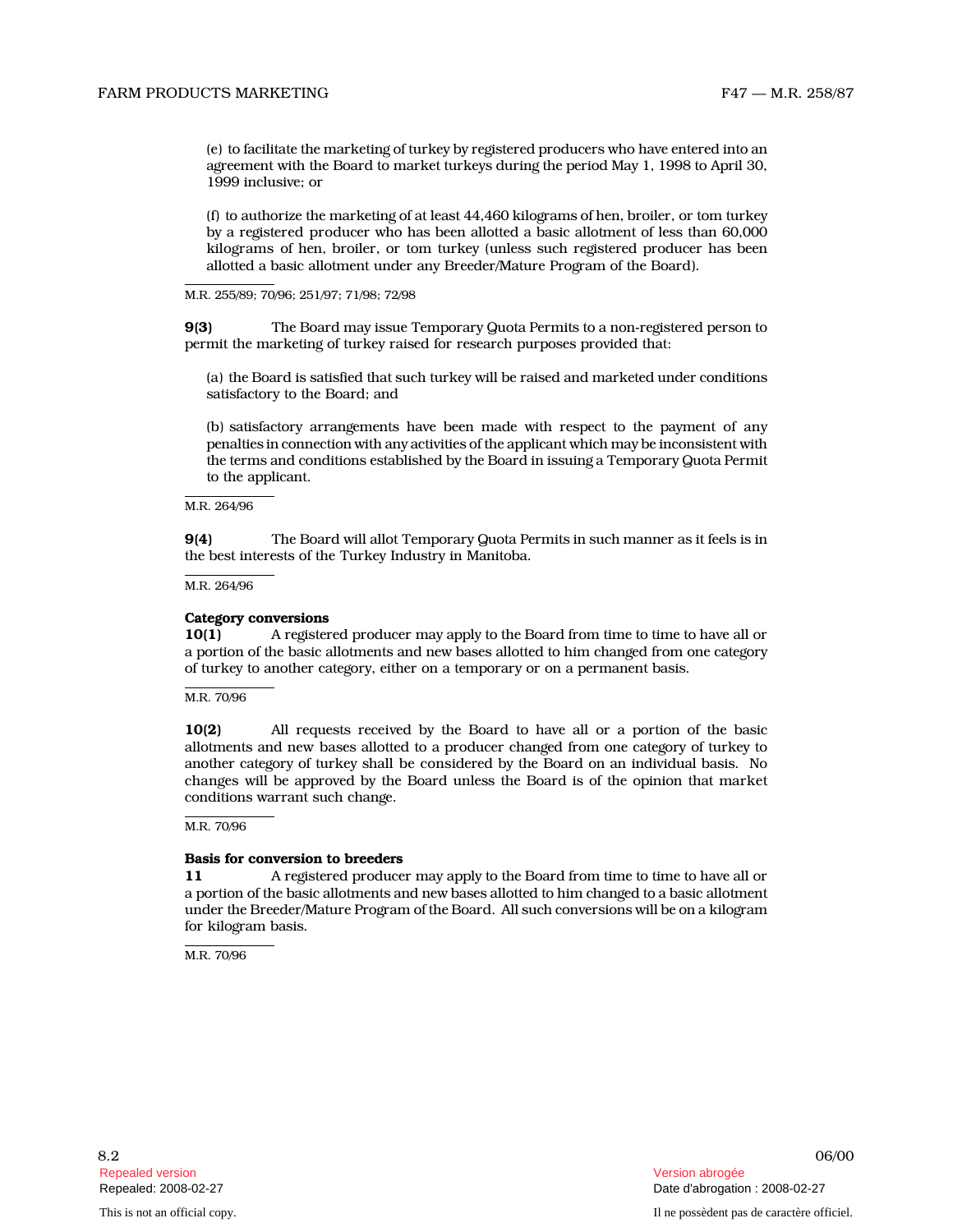#### Basis for conversion from breeders

12 A registered producer who wishes to retire from the turkey egg production business and to utilize his existing facilities to raise another category of turkey may apply to the Board to have the basic allotment allotted to him under the Breeder/Mature Program of the Board (in this section referred to as "Breeder Quota") permanently changed to basic allotment and new base for another category of turkey, on the following basis:

(a) with respect to such basic allotment which resulted from a change under section 11, application may be made to convert back to the original category on a kilogram for kilogram basis;

(b) with respect to such amount of the basic allotment which has been allotted to such applicant for over five consecutive years but less than 15 consecutive years, application may be made to convert on a kilogram for kilogram basis;

(c) with respect to such amount of the basic allotment which has been allotted to such applicant for 15 consecutive years or over but less than 20 consecutive years, application may be made to convert on a one kilogram of Breeder Quota for 1.75 kilograms of alternate category basis;

(d) with respect to such amount of the basic allotment which has been allotted to such applicant for 20 consecutive years or over, application may be made to convert on a one kilogram of Breeder Quota for 2.5 kilograms of alternate category basis;

provided however that:

(i) generally speaking, no application will be granted under this section if, as a result of the granting of such application, the aggregate of all basic allotments under the Breeder/Mature Program of the Board would fall below the Breeder Allotment Set-Aside,

(ii) the Board reserves the right to specify an alternate category of turkey for which the Breeder Quota may be converted, depending on market demand,

(iii) the basic allotment and new base for the alternate category of turkey will not be allotted until the Board is satisfied that the applicant has ceased all activities associated with and involvement in the turkey egg production business, and

(iv) in the event the applicant or anyone associated with the applicant becomes directly or indirectly involved in the turkey egg production business within a period of five years following a conversion granted under clause (c) or (d), the basic allotment and new base resulting from the conversion will be reduced to an amount equal to a kilogram-for-kilogram basis, even if such basic allotment and new base has been subsequently reallotted from the applicant to another person;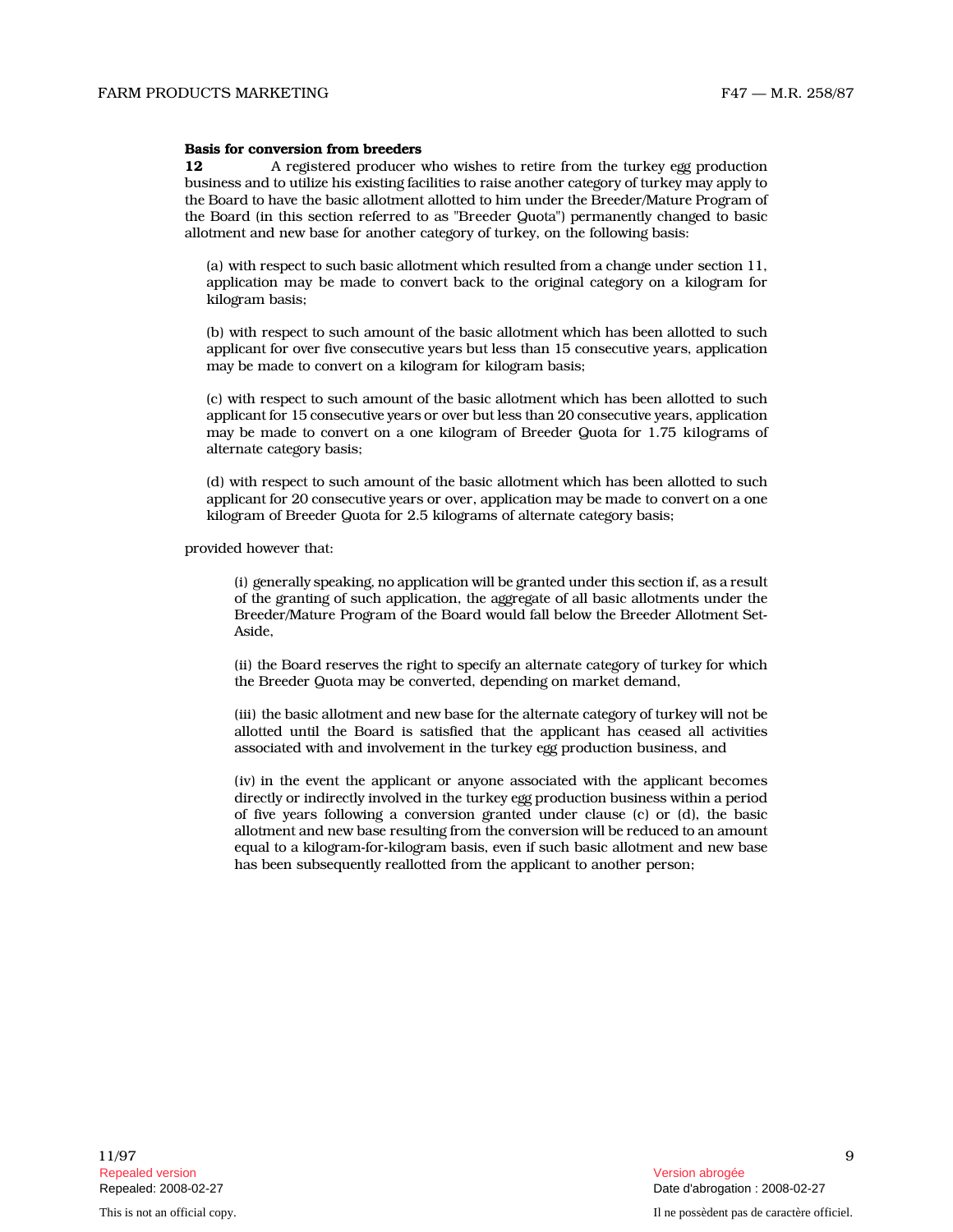and further provided that in determining if an amount of a basic allotment has been allotted to an applicant for a period of time under clause (b), (c) or (d), the Board will treat the period of time during which the basic allotment was allotted to a producer prior to the reallotment of such basic allotment by that producer to a family corporation, a family partnership, or a member of that producer's immediate family as if such basic allotment had been allotted to the applicant.

In dealing with the conversion of Breeder Quota to another category of turkey, or in reducing a basic allotment and new base under clause (iv), the new base of a producer receiving an allotment or incurring a reduction shall be increased or reduced by the same number of kilograms that the basic allotment of such producer is increased or reduced.

M.R. 255/89; 70/96

#### PART III

#### REDUCTION OR CANCELLATION OF ALLOTMENT

#### Reduction of market allotment for excess marketings

13 Where a producer has marketed turkey of a category in excess of the market allotment for that category allotted to him for any marketing year, his market allotment for that category in the subsequent marketing year shall be reduced by a quantity of turkey equal to such excess; provided however that if such producer has marketed turkey of a category in excess of the market allotments allotted to him for that category for two consecutive marketing years, his market allotment for that category in the subsequent marketing year shall be reduced by a quantity of turkey equal to two times the excess marketed in the second such marketing year.

M.R. 128/91

#### Reduction of periodic market allotment for excess marketings

14 Where a producer has marketed turkey of a category in excess of the periodic market allotment for that category allotted to him for any marketing period, his periodic market allotment for that category in a subsequent marketing period may be reduced by a quantity of turkey equal to such excess.

#### Reduction of basic allotment and new base for under marketings

15 Where a producer fails to market a total quantity of any category of turkey equal to the market allotment of that producer for that category in any marketing year, the basic allotment of that producer shall be reduced to the greatest number of actual kilograms of turkey of that category marketed by that producer in that marketing year, and the new base of that producer shall be reduced by an amount equal to the reduction in basic allotment, provided that such reduction will not apply to any producer:

(a) where the Board is satisfied that such producer placed a sufficient number of the appropriate turkey poults that ought to have enabled him to market his full market allotment of turkey of that category; or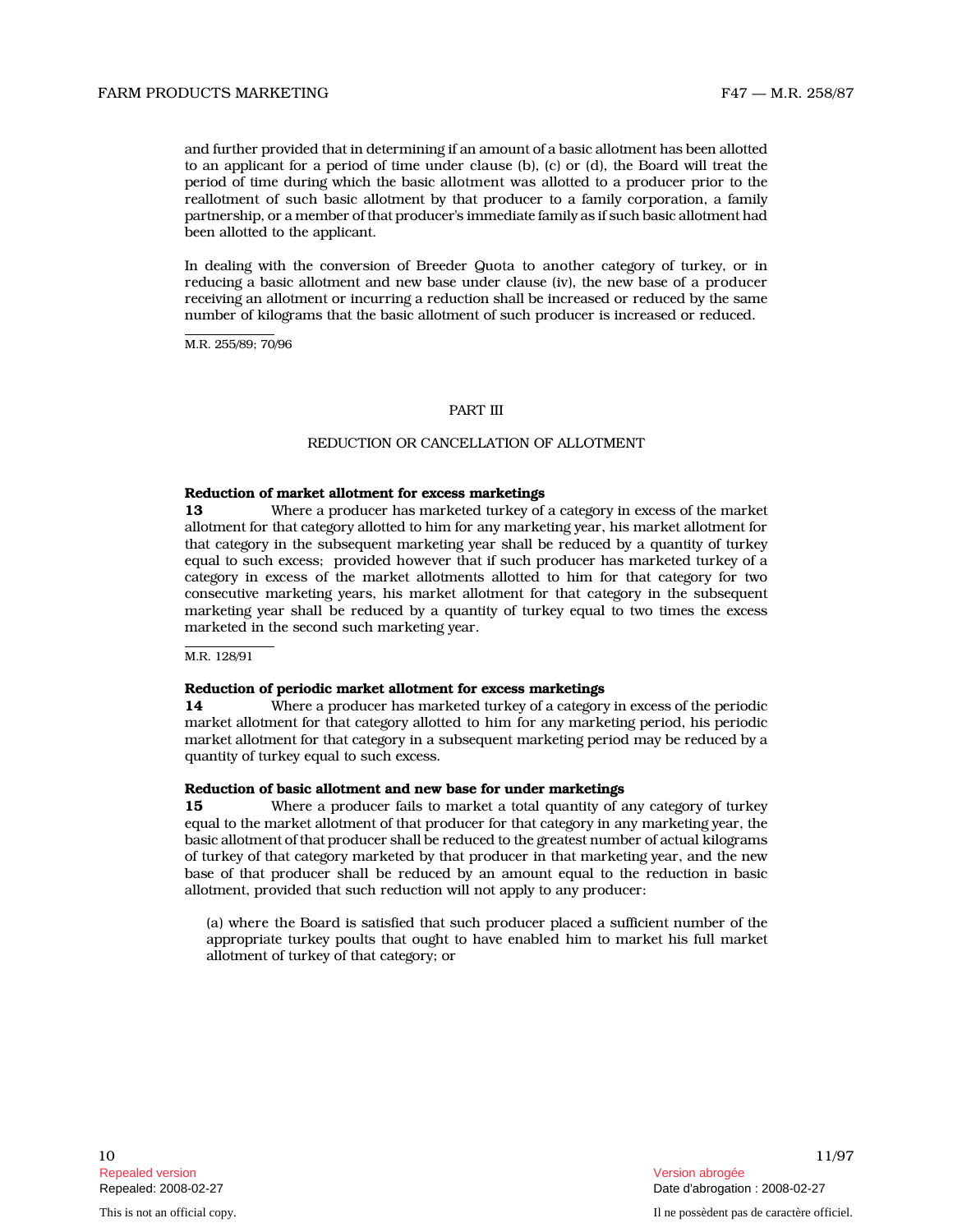(b) who can satisfy the Board within a reasonable period of time after the end of any marketing year that he was unable to market his full market allotment of turkey of that category because his facility was lost due to fire or other causes beyond his control, or because his turkeys were subject to disease (as certified by a qualified veterinarian), or because his turkeys were lost due to adverse weather conditions, or because major repairs and/or renovations to his facility resulted in the temporary curtailment of production (provided an application has been received at least three months in advance of the commencement of such major repairs and/or renovations being relied upon), or because of suffocation of his turkeys (accompanied by a veterinarian certificate) or because of a lack of replacement poults, or because of the serious illness or death of the producer; or

(c) who has otherwise obtained permission from the Board in writing to reduce his marketings for a period of time, subject to such terms and conditions as the Board may establish at the time such permission is granted.

Nothing in this Order requires the Board to include, in calculating the marketings of a producer, any turkey which is not of an acceptable market quality.

M.R. 128/91; 70/96

## Other reduction or cancellation of allotment

16(1) The Board may cancel an allotment in the event of the death of a registered producer, the winding up or dissolution of a registered producer that is a corporation, or the dissolution of a registered producer that is a partnership.

16(2) The allotment of a person shall be automatically cancelled in the event he ceases to be a registered producer.

16(3) The Board may cancel an allotment if a registered producer ceases to be actively engaged in the marketing of turkey for two consecutive marketing years.

#### M.R. 128/91

16(4) The Board may suspend, reduce or cancel, either on a temporary basis or on a permanent basis, an allotment:

(a) as set out in this Order; or

(b) where a producer has failed to comply with any Regulations, Orders, or directives of the Board; or

(c) where a producer becomes insolvent or bankrupt or applies for a receiving order or has such an order made against it or takes any benefit from any Act for the time being in force for the relief of insolvent debtors, or if a receiver is appointed with respect to the facilities used by a producer; or

(d) where a producer has entered into a contract or agreement that would

(i) deprive him of his right to the proceeds from the marketing of turkeys raised by him, or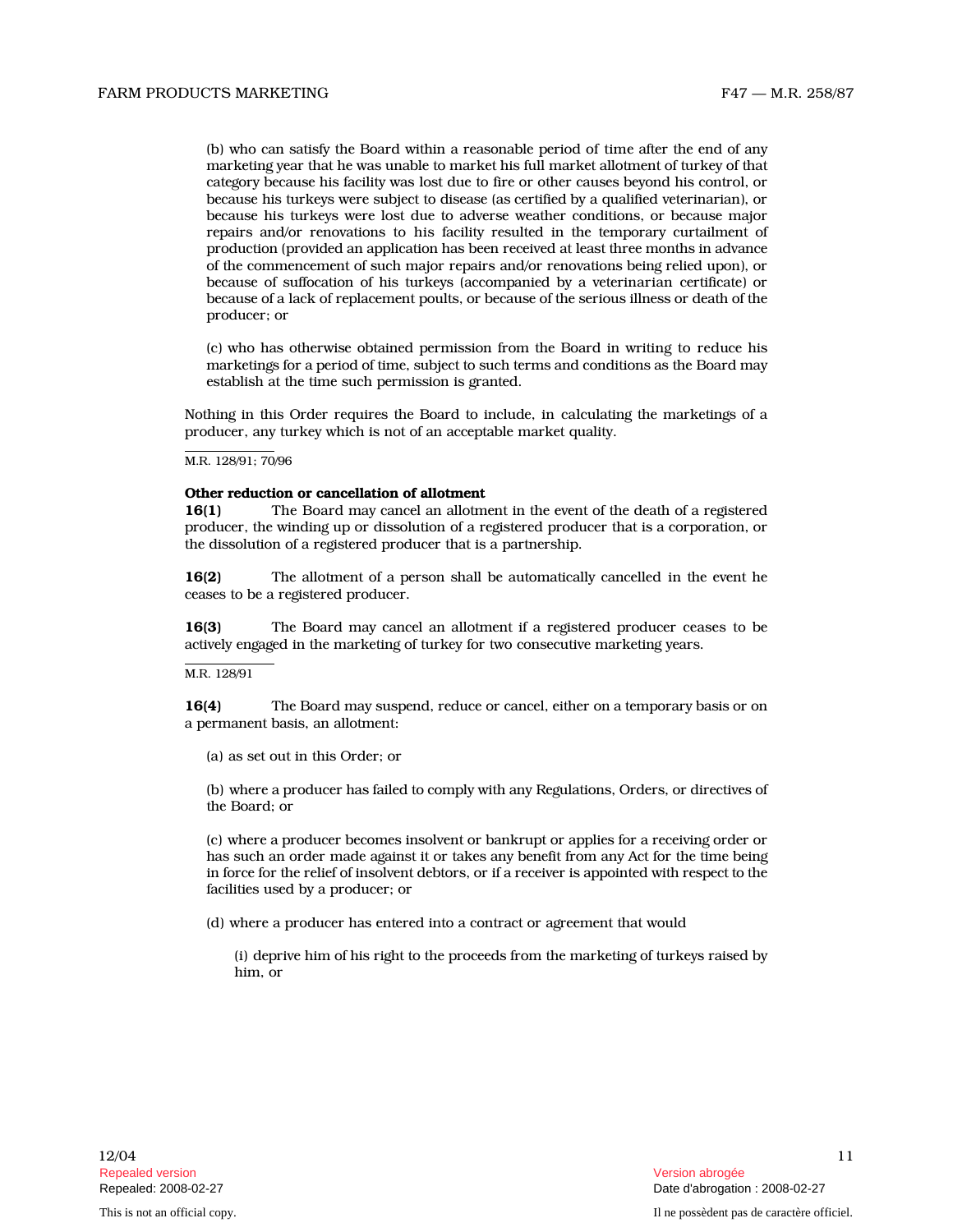# FARM PRODUCTS MARKETING FARM FAT THE SERVICE OF THE SERVICE OF THE SERVICE OF THE SERVICE OF THE SERVICE OF THE SERVICE OF THE SERVICE OF THE SERVICE OF THE SERVICE OF THE SERVICE OF THE SERVICE OF THE SERVICE OF THE SERVI

(ii) deprive him of his right to a payment or an entitlement to a payment or an anticipated payment from the Retirement and Basic Allotment Reallocation System to another person without the prior written consent of the Board, or

(iii) require him to purchase a product or a service in connection with the marketing of turkeys produced by him, or

(iv) obligate him with respect to the marketing of turkeys produced by him in connection with the acquisition of a product or a service by him; or

(e) where the Board has determined that the producer has failed to comply with the On-Farm Food Safety Assurance Program; or

(f) if the Board has reasonable grounds for believing that such action is in the interests of Manitoba producers, consumers, or the turkey industry.

M.R. 128/91; 160/93; 196/2004

#### PART IV

#### OWNERSHIP OF QUOTAS

#### Quotas belong to board

17 **Quotas belong to the Board.** 

M.R. 160/93

## Quota non-transferable by producer

18 No person shall

(a) transfer, assign, or sell a quota to another person; or

(b) offer to transfer, assign, or sell a quota to another person, or receive payment for a quota, or offer to buy a quota from a producer, or make a payment to a producer for a quota.

M.R. 160/93

#### Retirement and basic allotment reallocation system payments non-transferable

18.1 No person shall offer to assign or assign a payment or an entitlement to a payment or an anticipated payment from the Retirement and Basic Allotment Reallocation System to another person without the prior written consent of the Board.

M.R. 160/93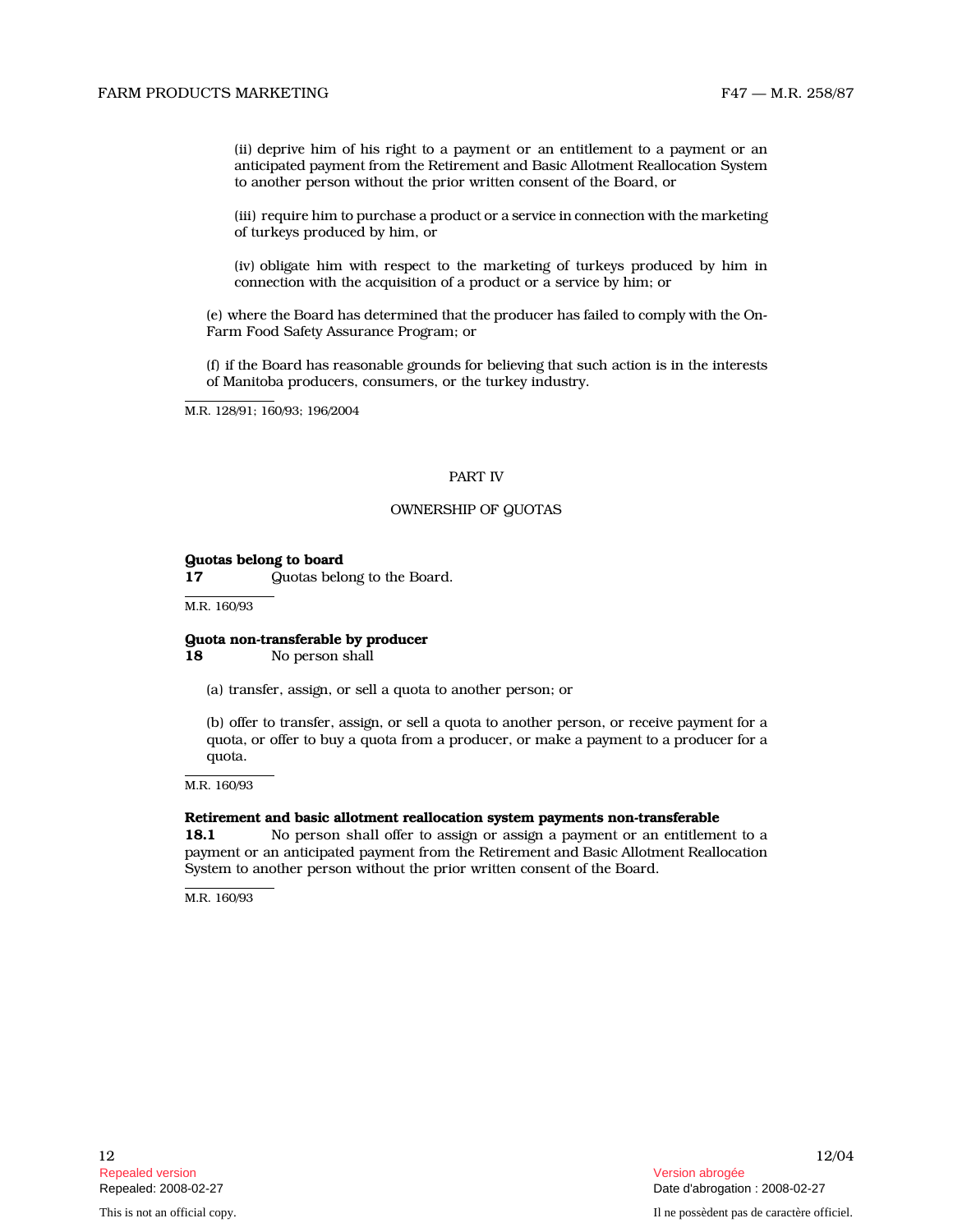## PART V

# **PROHIBITIONS**

#### No marketings without a market allotment or temporary quota permit

19 No producer shall market a turkey of any category in intraprovincial trade unless a market allotment has been allotted to him in respect of that category, or a Temporary Quota Permit has been issued to him permitting such marketing.

M.R. 128/91

#### No marketings outside of marketing period

20 No producer shall market a turkey of any category except during the marketing period for that category established by the Board for that producer.

#### No excess marketings

21 No producer shall market a turkey of any category in intraprovincial trade in excess of the market allotment allotted to him for that category, or in excess of his periodic market allotment for that category, or in excess of the Temporary Quota Permit issued to that producer for that category, except as directed by the Board.

M.R. 128/91

#### Marketings from certified facilities only

22 No person shall market a turkey unless such turkey was raised and kept in or on a facility that has been certified by the Board for such purpose.

#### Certificate of production premises required

23 No person shall market a turkey unless such turkey was raised and kept by that person in or on the facility specified on a Certificate of Production Premises issued to such person by the Board.

#### PART VI

#### GENERAL

#### Limitation on quotas

24 No producer is entitled to be allotted a quota that would be in excess of the market allotment allotted to him, less any quantity of turkey marketed by him in interprovincial or export trade in any year.

# Unacceptable quality

24.1 Nothing in this Order requires the Board to include, in calculating the marketings of a producer, any turkey which is not of an acceptable market quality.

M.R. 128/91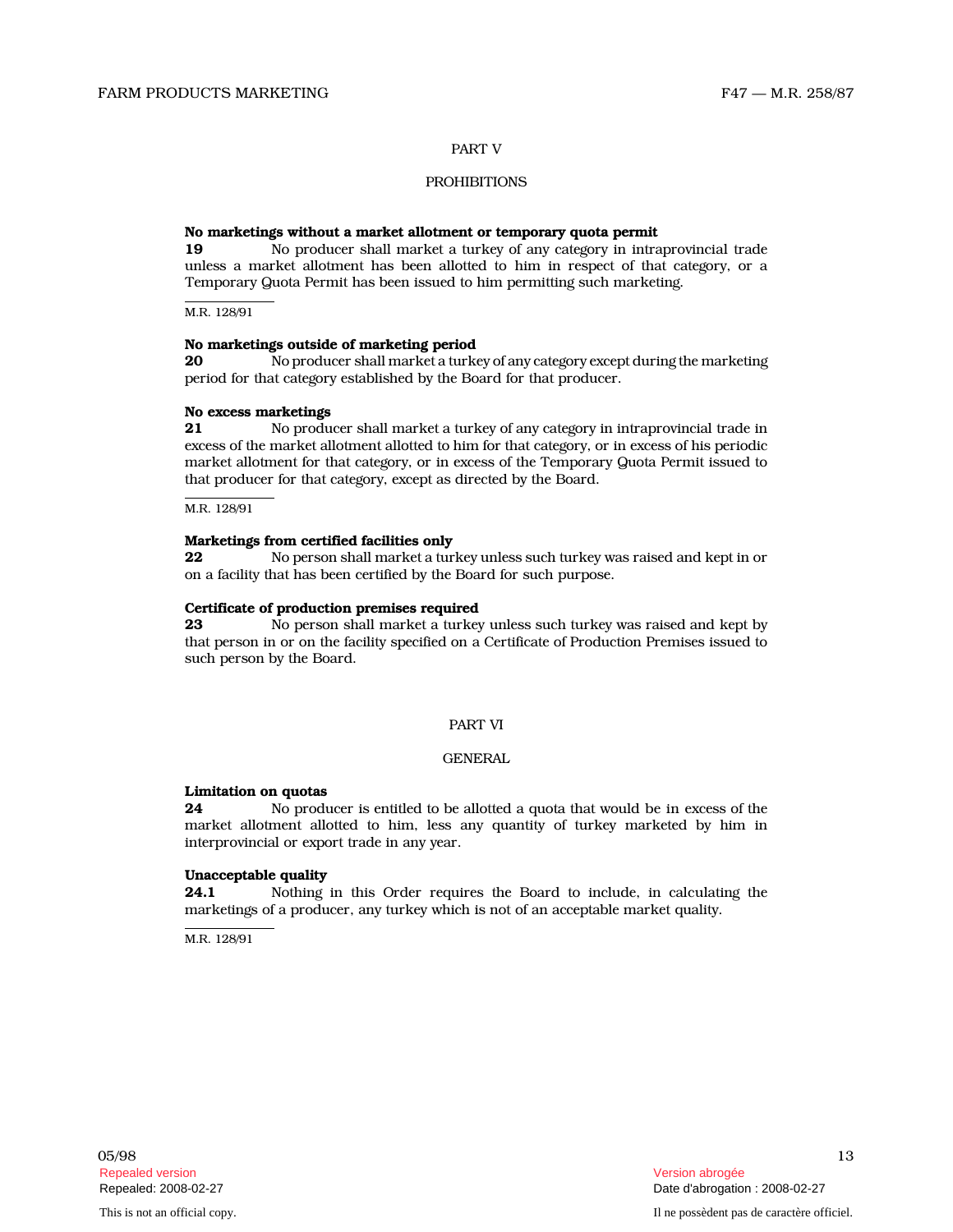# Effect of sharing

**25(1)** Where two or more persons keep turkeys in partnership, or in circumstances where there is a sharing by them whether familial, communal, or otherwise, of facilities, equipment, labour or services provided directly or indirectly by all or any of them, or pursuant to a contract jointly or severally with the other corporation, firm, or individual, for the purpose of this Order, the turkeys marketed by one of those persons may be treated by the Board as having been marketed by the other or others and if such persons are registered producers, such persons shall be treated by the Board as a single registered producer for the purpose of this Order and all allotments made pursuant to this Order.

M.R. 128/91; 70/96; 71/98

25(2) Notwithstanding subsection (1), the following activities by registered producers will not in themselves result in the type of treatment set out in subsection (1):

(a) the ownership or use of equipment not normally utilized on a day-to-day basis in a facility;

(b) the ownership or use of a brooding facility to raise turkeys under the age of eight weeks;

(c) the investment in or ownership of feed manufacturing facilities or businesses; and

(d) the formation of a purchasing group by which a registered producer may acquire supplies or equipment for use in the production or marketing of turkeys.

M.R. 70/96

#### Acquisition of interests in excess of maximum allotment prohibited

26 Notwithstanding anything herein contained, but subject to sections 27 and 28, the Board will take appropriate action to prevent a person from acquiring control of or acquiring a direct or indirect interest in allotments or quotas which aggregate in excess of maximum allotment.

For the purpose of this section, a person shall be considered to have a direct or indirect interest in the allotments or quotas allotted to a registered producer if that person has an interest in an employment arrangement, a management arrangement or a loan or a guarantee involving that registered producer; provided however that the lending of money to a registered producer in the ordinary course of business by a bank, credit union, trust company, the Farm Credit Corporation, the Manitoba Agricultural Credit Corporation, or any other commercial lender recommended by the Board and approved by the Manitoba Council, shall not be considered a direct or indirect interest in the allotments or quotas allotted to that registered producer for the purpose of this section.

M.R. 160/93; 71/98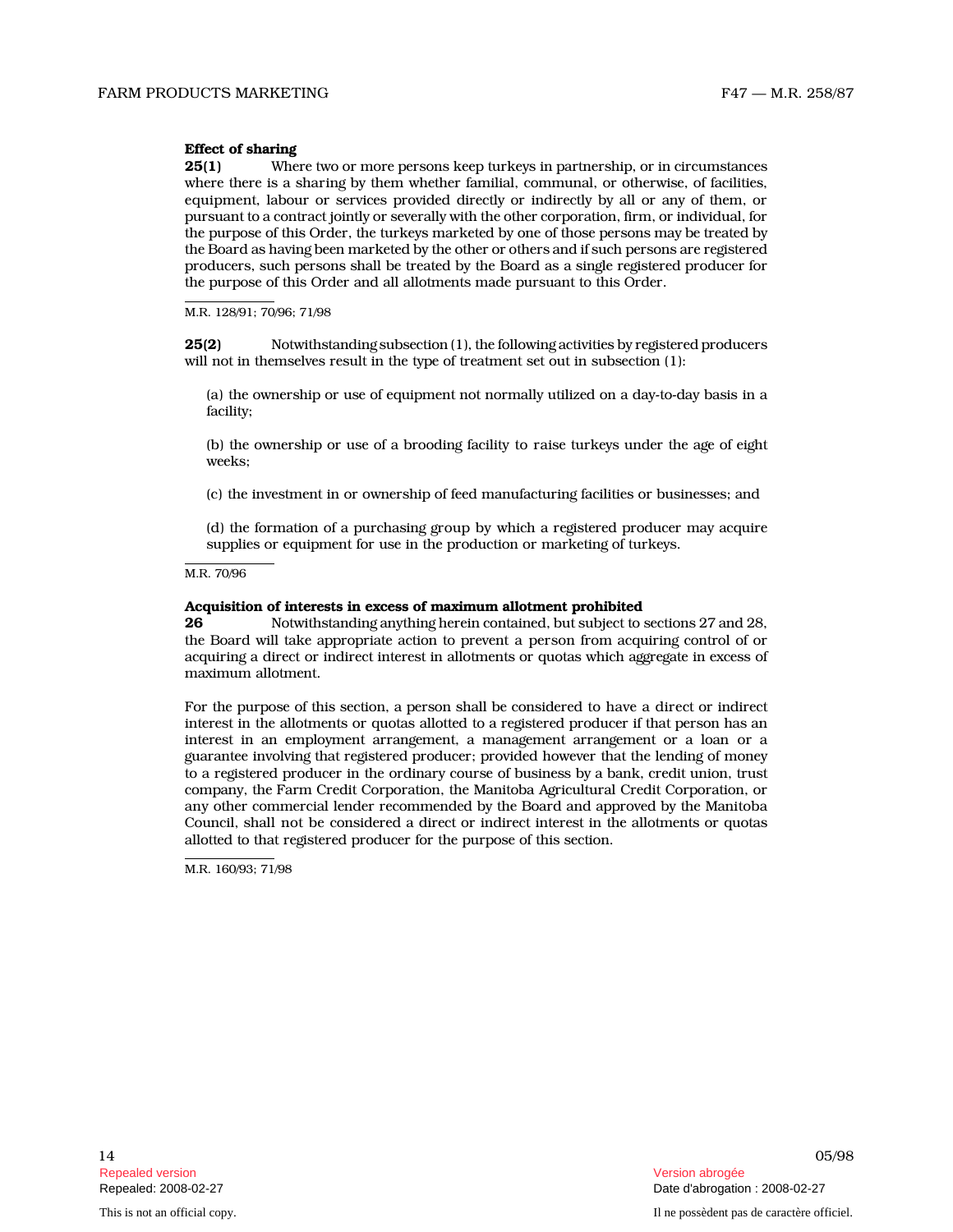#### Exception for grandfathered operations in excess of maximum allotment

27 Notwithstanding section 26 hereof, the Board may:

(a) approve the re-allotment of a quota and allotment in excess of maximum allotment to a person who does not have a direct or indirect interest in a quota or allotment at the time of such re-allotment; and

(b) suspend the provisions of section 32 hereof if the proposed new beneficial or legal owner does not have a direct or indirect interest in a registered producer at the time of the transfer of the beneficial or legal ownership to him.

# Exception for financial assistance to children

28 Notwithstanding section 26 hereof, the Board may approve the provision of financial assistance by a registered producer to one or more children of the registered producer or of a shareholder of a registered producer, or of a partner of a registered producer for the purpose of enabling such child or children to acquire facilities and to become a registered producer. Any such approval will be subject to the applicants' satisfying the Board that

(a) the turkey production business of the child or children will be completely separate from and independent of the turkey production business of such registered producer (i.e. the businesses will be carried on on separate parcels of land, in separate facilities; there will be no sharing on a day-to-day basis of labour; there will be no commingling of supplies or feed; there will be no mutual ownership of any assets used in the businesses; there will be no sharing of profits or losses; the parties keep and maintain separate financial statements and file income tax returns as separate entities); and

(b) such financial assistance is unsecured, directly or indirectly, with respect to the facilities and turkeys owned by the child or children; and

(c) the turkey production business to be carried on by the child or children of the registered producer will operate completely independent of the parent.

The applicants shall provide the Board with an Undertaking in a form acceptable to the Board with respect to the matters set out in clauses (a) to (c) above.

M.R. 160/93

# Step-transactions prohibited<br>29 Wotwithstanding

Notwithstanding anything contained in this Order, the Board will take appropriate action to prevent a person from acquiring control of, or acquiring a direct or indirect interest in allotments or quotas through a process:

(a) that involves more than one application to the Board; or

(b) that does not disclose to the Board, in conjunction with an application to the Board for any re-allotment of an allotment or quota, particulars of all contemplated or proposed future transactions which may involve

(i) a subsequent re-allotment of an allotment or quota, or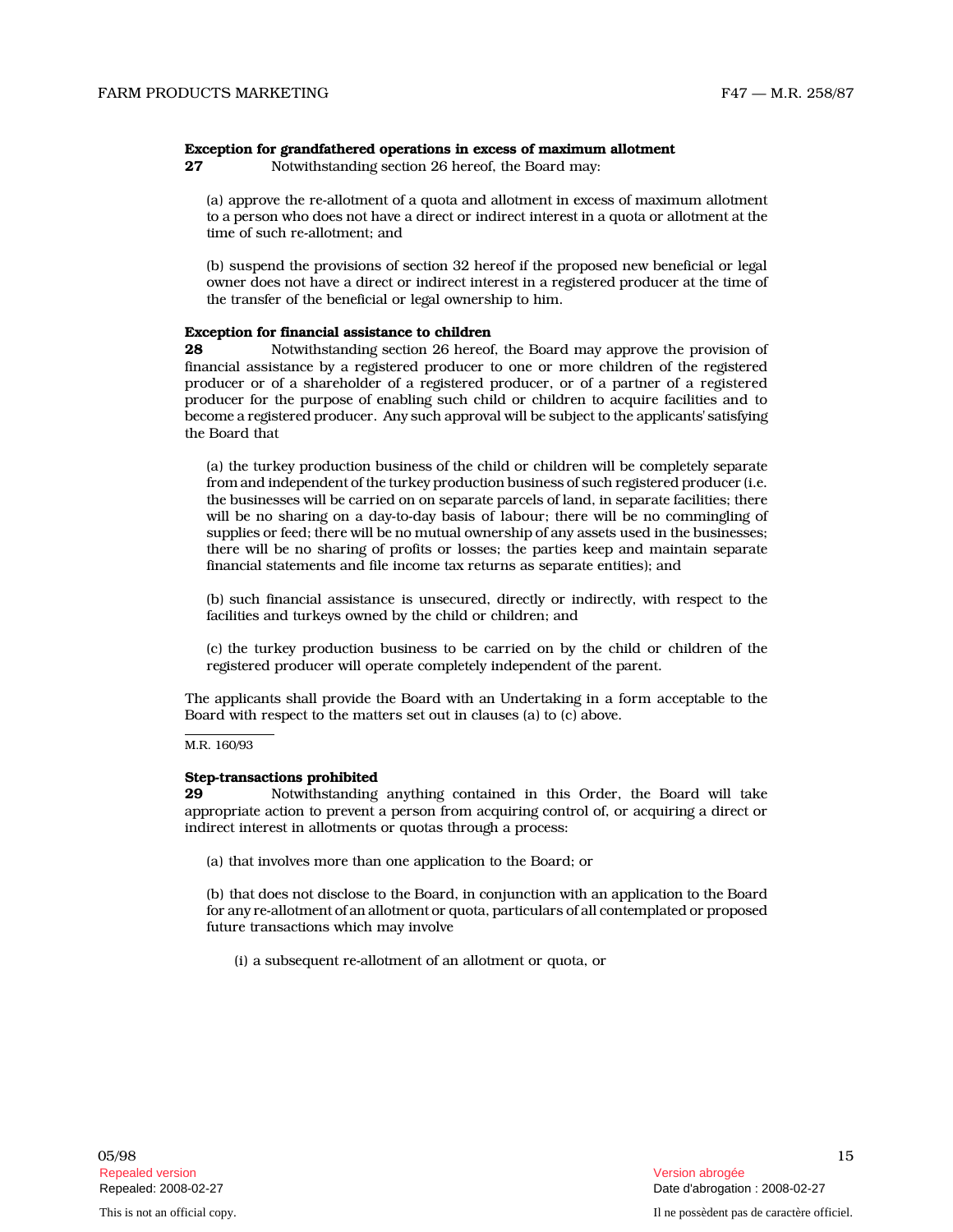(ii) a future change in the legal or beneficial ownership of an entity, or

(iii) an application to transfer quota from one facility to another facility.

M.R. 160/93

#### PART VII

## CHANGES IN BENEFICIAL OWNERSHIP OF AND ASSOCIATION OF REGISTERED PRODUCERS

#### Special definitions

30 In this Part,

"controlling party" means a person who directly or indirectly is the legal or beneficial owner of an aggregate of more than 50% of any class of the issued shares of, assets of, or interest in an entity;

"entity" includes an association, partnership, body corporate, trust or other organization;

"substantial holder" means a person who directly or indirectly is the legal or beneficial owner of an aggregate of 10% or more of any class of the issued shares of, assets of, or interest in an entity;

"transfer" includes a sale, purchase, mortgage, declaration of trust, or change in legal or beneficial rights.

#### Transfers by a substantial holder

31 In the event all or part of the beneficial or legal ownership of an interest of a substantial holder in an entity that is a registered producer is transferred by the legal or beneficial owner of such interest, the Board may cancel or reduce the quotas and allotments of such registered producer unless the parties to such transfer have requested in writing that the Board waive this provision and have each provided the Board, by Statutory Declaration and Certificate in a form acceptable to the Board, with full particulars of the proposed transfer, and any other information with respect to the assets and liabilities of the entity at the effective date of such transfer, and the Board has in its discretion waived this provision either conditionally or unconditionally.

## Grounds for non-waiver

32 Subject to section 27, the provisions of section 31 will not be waived by the Board if the Board has reasonable grounds for believing that as a result of such transfer a person would have a direct or indirect interest in allotments which aggregate in excess of maximum allotment.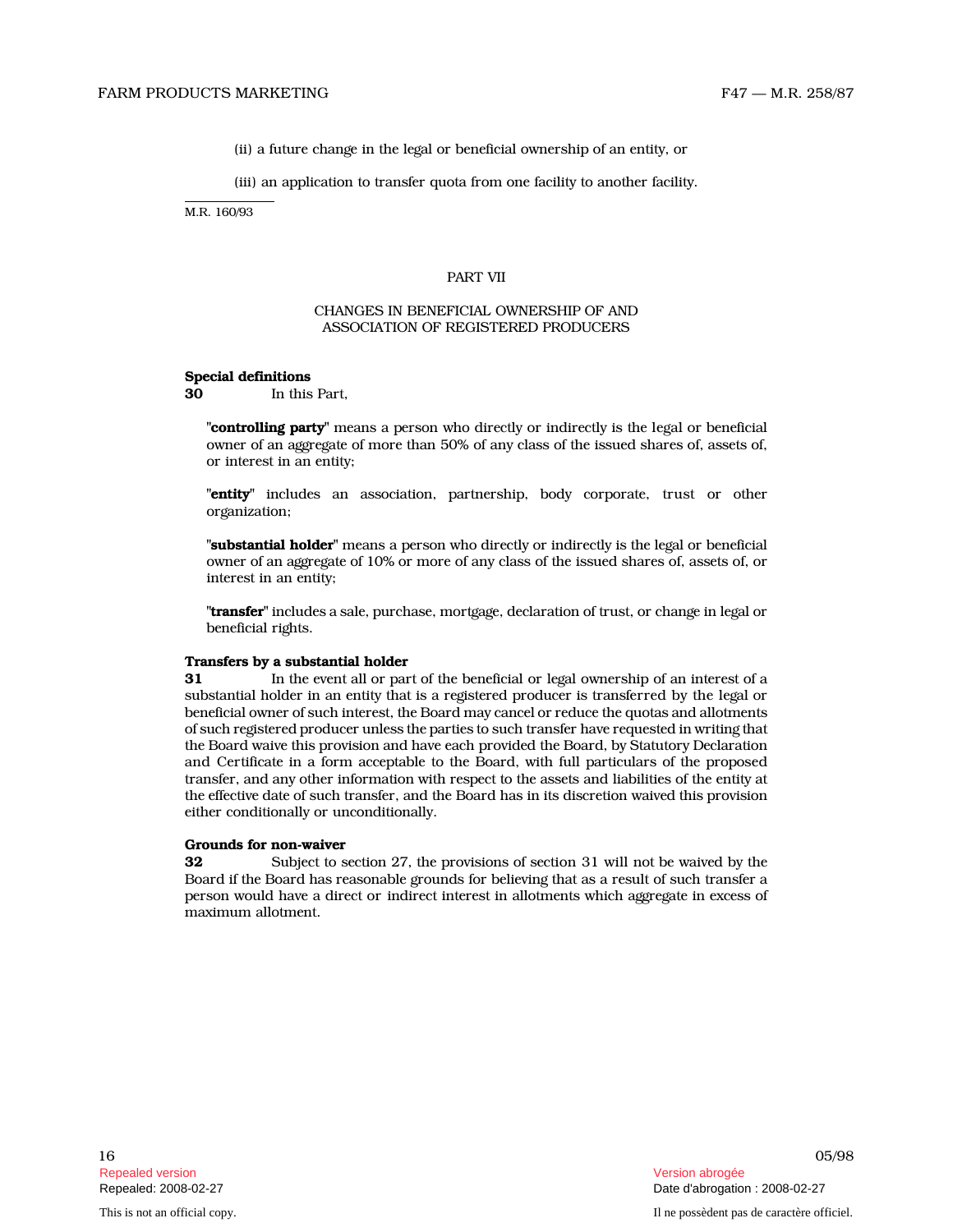# Bankruptcy or receivership of a controlling party

**33** In the event a controlling party in an entity that is a registered producer becomes bankrupt or applies for a receiving order or has a receiving order made against it or takes the benefit of any Act for the time being in force for the relief of insolvent debtors, or if a receiver is appointed with respect to any interest of the controlling party in such registered producer, the Board may cancel or reduce the quotas and allotments of such registered producer unless the registered producer requests in writing that the Board waive this provision and provides the Board, by Statutory Declaration and Certificate in a form acceptable to the Board, with full particulars of such happening and the Board has in its discretion waived this provision either conditionally or unconditionally, provided however that the Board will only waive such provision on a temporary basis, and on terms and conditions, in order to allow the Trustee in Bankruptcy or Receiver reasonable time to dispose of such interest in the controlling party.

M.R. 160/93

### False or misleading information

34 In the event that the Board has reasonable grounds for believing that any information provided to it by Statutory Declaration or Certificate is false or misleading, or that any conditions established by the Board in waiving the provisions of section 31 or section 33 have not been met by the parties, the Board may cancel or reduce the quota and allotment of the registered producer whether or not the provisions of section 31 or section 33 have been previously waived by the Board.

#### Dispensing with financial information

35 The Board may establish policies from time to time reducing its requirements under section 31:

- (a) with respect to the transfer of shares of a corporation;
	- (i) from an individual to a member of his immediate family, or

(ii) listed on a public stock exchange unless 10% or more of the total outstanding shares of that class of the corporation are transferred, provided that this clause does not apply in respect of a series of transfers of shares within a period of eighteen (18) months by or to any one person that in the aggregate total 10% or more of the outstanding shares of that class of the corporation; and

(b) with respect to a change in the beneficial or legal ownership of an interest in a partnership that is a registered producer where the legal or beneficial ownership of an interest in such partnership is transferred from an individual to a member of his immediate family; and

(c) with respect to a change in the membership of a Hutterite Colony where that Hutterite Colony is a registered producer or is the sole legal and the sole beneficial owner of all of the issued shares of a corporation that is a registered producer.

M.R. 160/93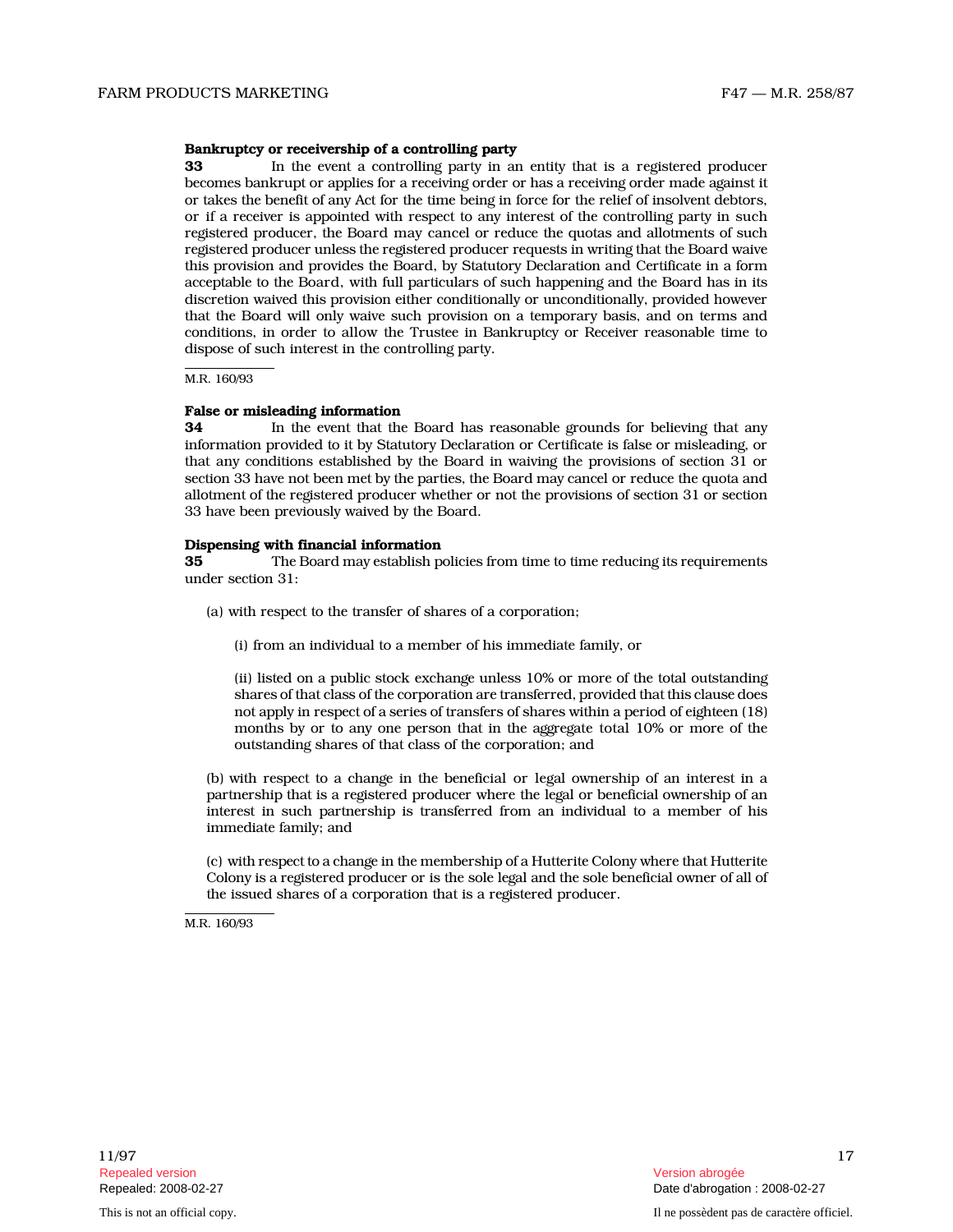#### Deemed association

**36** In this Part, a person is deemed to be associated with another person if:

(a) one person is an entity of which the other person is an officer, director or substantial holder; or

(b) one person is an entity of which the other person is a partner; or

(c) one person is an entity that is controlled, directly or indirectly, by the other person; or

(d) both persons are entities and one entity is controlled, directly or indirectly, by the same individual or entity that controls, directly or indirectly, the other person; or

(e) both persons are members of a voting trust where the trust controls or operates or has an interest in the other person; or

(f) both persons are associated within the meanings of clauses (a) to (e) with the same person.

# Association of registered producers

37 In the event that a registered producer becomes associated with another registered producer, the Board may cancel or reduce the quotas and allotments of such registered producers unless the registered producers have requested in writing that the Board waive this provision and have each provided the Board, by Statutory Declaration and Certificate, with full particulars of all persons having a direct or indirect interest in such registered producers and the Board has in its discretion waived this provision either conditionally or unconditionally.

#### Grounds for non-waiver

38 The provisions of section 37 will not be waived by the Board if the Board has reasonable grounds for believing that as a result of such association a person would have a direct or indirect interest in allotments or quotas which aggregate in excess of maximum allotment.

# False or misleading information<br>39 In the event that the

In the event that the Board has reasonable grounds for believing that any information provided to it by Statutory Declaration or Certificate is false or misleading, or that any conditions established by the Board in waiving the provisions of section 37 have not been met by the parties, the Board may cancel or reduce the quotas and allotments of the registered producers whether or not the provisions of section 37 have been previously waived by the Board.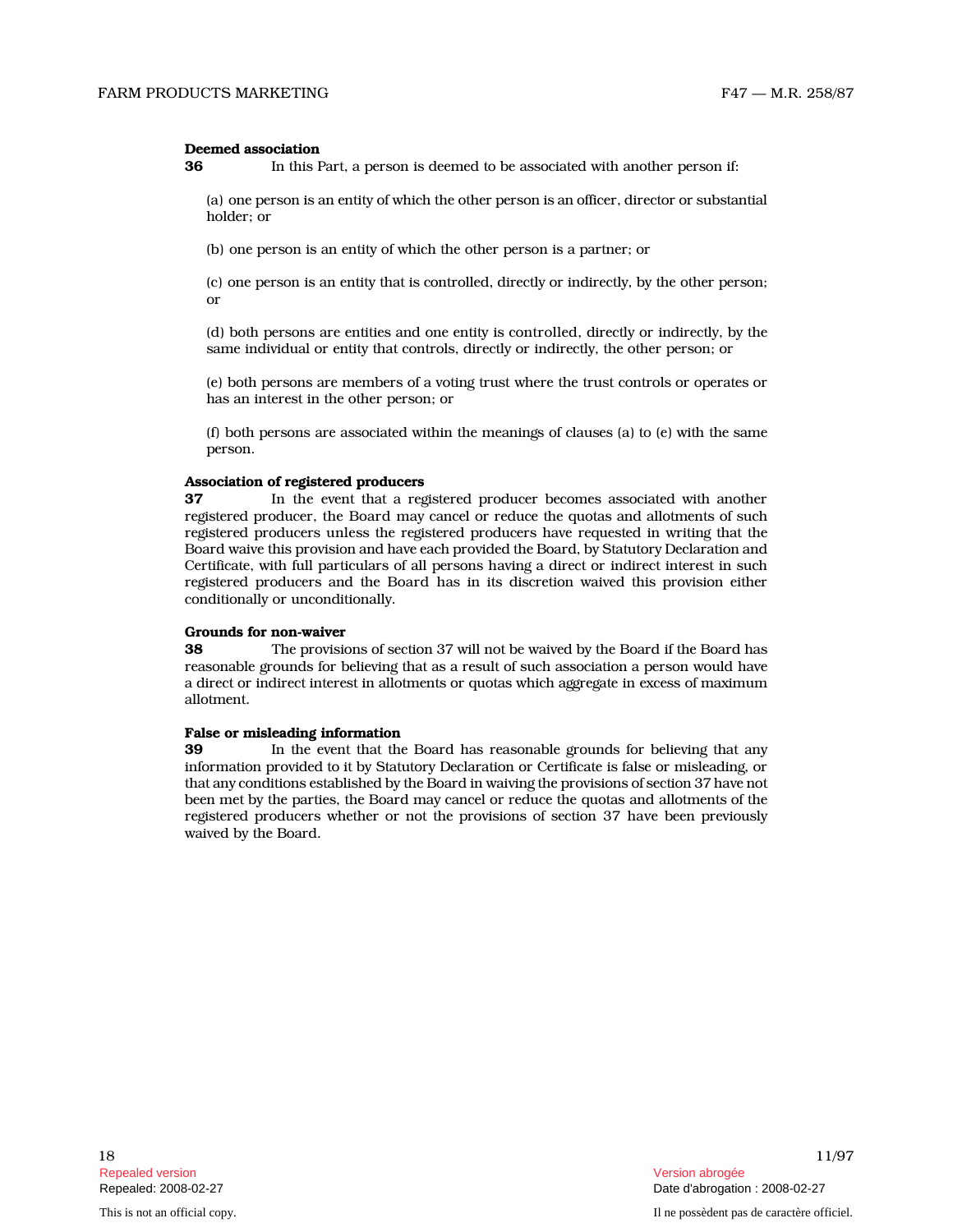#### PART VIII

# RE-ALLOTMENT OF QUOTA AND ALLOTMENT

#### Complete farm sales

40 In the event a registered producer sells the land, buildings, structures and equipment used by him in raising turkeys, the Board may re-allot the quotas and allotments used in association with such facility to any purchaser provided it is satisfied that no value has been attributed to such quotas and allotments and that no more than fair market value has been paid for such facility.

In applying this provision the Board may require an appraisal of the facility by a qualified appraiser to ascertain the fair market value of the facility using an appraisal method or methods approved by the Manitoba Council, such costs to be borne by the vendor.

The applicants will each be required to provide a Statutory Declaration in a form acceptable to the Board confirming the sale and purchase consideration (both direct and indirect). All agreements between the registered producer and the purchaser (including a detailed listing of all assets included in such sale) shall be appended to such Statutory Declaration.

In the event that the Board has reasonable grounds for believing that any information provided in a Statutory Declaration or any requested Certificate is false or misleading, the Board may cancel or reduce the quotas and allotments in question, whether or not such quotas and allotments were re-allotted.

#### M.R. 160/93

#### Sale of moveable buildings and equipment

41 In the event a registered producer sells a building used by him in raising or keeping turkeys, the Board may re-allot the quotas and allotments used in association with such building (and any equipment included in such sale) to such purchaser provided it is satisfied that:

(a) the condition of such building allows for the moving of the building to a new foundation on property owned by the purchaser; and

(b) the condition of such building and any such equipment included in such sale is such that same is capable of being used for a minimum period of five years after relocation and installation on the new foundation; and

(c) no more than fair market value has been paid for such building and equipment; and

(d) written consent is provided by all creditors of the registered producer who have been granted security with respect to such building (and any equipment included in the sale).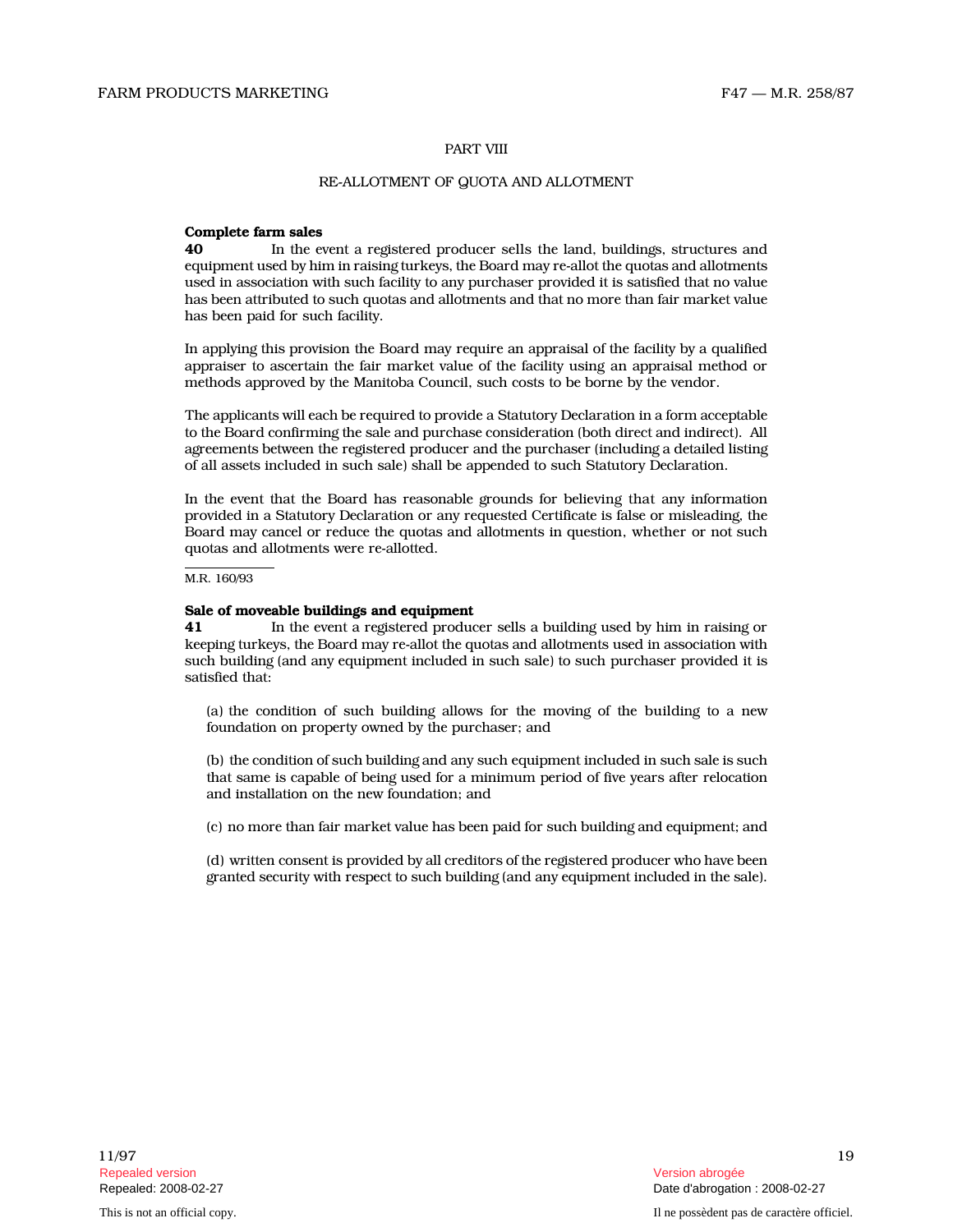In applying this provision the Board may require an appraisal of the building and equipment by a qualified appraiser to ascertain the fair market value of the building and such equipment using an appraisal method or methods approved by the Manitoba Council, such costs to be borne by the applicant(s). In ascertaining whether no more than fair market value has been paid for the building and such equipment, the costs of removing such building and equipment and relocating same on a new foundation on property owned by the purchaser shall be borne by the purchaser and shall be deducted from the appraised value of such building and equipment.

The applicants will each be required to provide a Statutory Declaration in a form acceptable to the Board confirming the sale and purchase consideration (both direct and indirect) and any of the matters set out above. All agreements between the registered producer and the purchaser (including a detailed listing of all assets included in such sale) shall be appended to such Statutory Declaration.

The purchaser will be required to give to the Board a written undertaking, in a form satisfactory to the Board, verifying that the purchaser will use such building and equipment in connection with the reallotted quotas and allotments for the balance of the estimated useful life of such building and equipment after relocation and installation of such building and equipment on such new foundation.

The purchaser will be required to give to the Board a written undertaking, in a form satisfactory to the Board, verifying that the purchaser will not apply for a retirement payment under the Retirement and Basic Allotment Reallocation System, or to relocate facilities under section 50, for a minimum period of five years.

In the event that the Board has reasonable grounds for believing that any information provided in a Statutory Declaration or any requested Certificate is false or misleading, the Board may cancel or reduce the quotas and allotments in question, whether or not such quotas and allotments were re-allotted.

M.R. 128/91; 160/93

#### Lease of complete farm

42 In the event a registered producer leases or licenses the land, buildings, structures and equipment used by him in raising and keeping turkeys, for a term not to exceed two (2) years in length, the Board may temporarily re-allot the quotas and allotments used in association with such land, buildings, structures and equipment to any lessee or licensee for the term of the lease or license provided it is satisfied that no value has been attributed to such quotas and allotments and that no more than fair market rental for such facility is being paid under the lease or license arrangement directly or indirectly for the lease of such facility, or any other assets included in such lease (including any transaction with respect to turkeys).

In applying this provision the Board may require an appraisal of the facility to ascertain the fair market rental of the facility using an appraisal method or methods approved by the Manitoba Council, such cost to be borne by the vendor.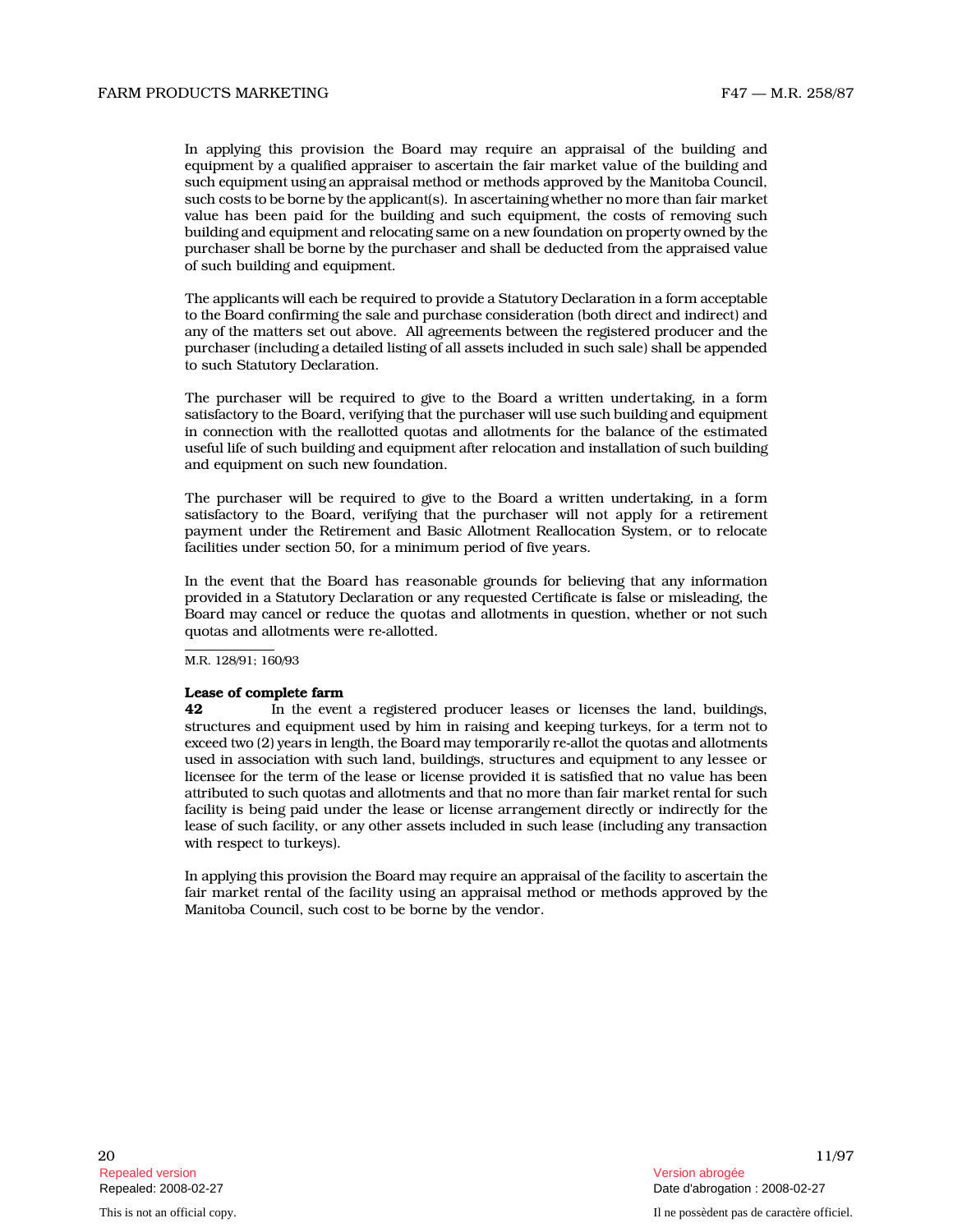The applicants will each be required to provide a Statutory Declaration in a form acceptable to the Board confirming the rental consideration (both direct and indirect). All agreements between the registered producer and the lessee (including a detailed listing of all assets included in such lease) shall be appended to such Statutory Declaration.

In the event that the Board has reasonable grounds for believing that any information provided in a Statutory Declaration or any requested Certificate is false or misleading, the Board may reduce or cancel the quotas and allotments in question, whether or not the quotas and allotments were temporarily re-allotted.

At the end of the lease or license term such quotas and allotments shall automatically be re-allotted by the Board back to the lessor or licensor. Any extension or renewal of a term under a lease or license will be treated as a new lease or license.

M.R. 160/93

### Temporary suspension and reallotment

42.1(1) The Board may, upon application in a form acceptable to the Board, temporarily reduce the market allotment allotted to an applicant and simultaneously temporarily allot an equal market allotment to an applicant in the manner outlined in this section.

M.R. 264/96; 52/98

**42.1(2)** The applicants shall each be required to provide a Statutory Declaration in a form acceptable to the Board providing such particulars as may be required by the Board. Any agreement or understanding between the applicants shall be appended to such Statutory Declarations.

The Board may grant such application and temporarily suspend the market allotment of an applicant (the "current producer") and temporarily allot a market allotment to an applicant (the "recipient").

In the event that the Board has reasonable grounds for believing that any information provided in a Statutory Declaration is false or misleading, the Board may cancel or reduce the quotas and allotments of the applicants.

At the end of any temporary suspension and temporary allotment under this section, the temporary suspension and the temporary allotment shall automatically be cancelled by the Board. No extensions or renewals will be granted under this section involving the same applicants in a successive marketing year.

M.R. 264/96; 52/98

42.1(3) The Board will not consider an application under this section:

- (a) to a recipient unless that recipient is a registered producer;
- (b) for a market allotment in excess of 10,000 kilograms of turkey;
- (c) for any period of time which encompasses more than one marketing year; and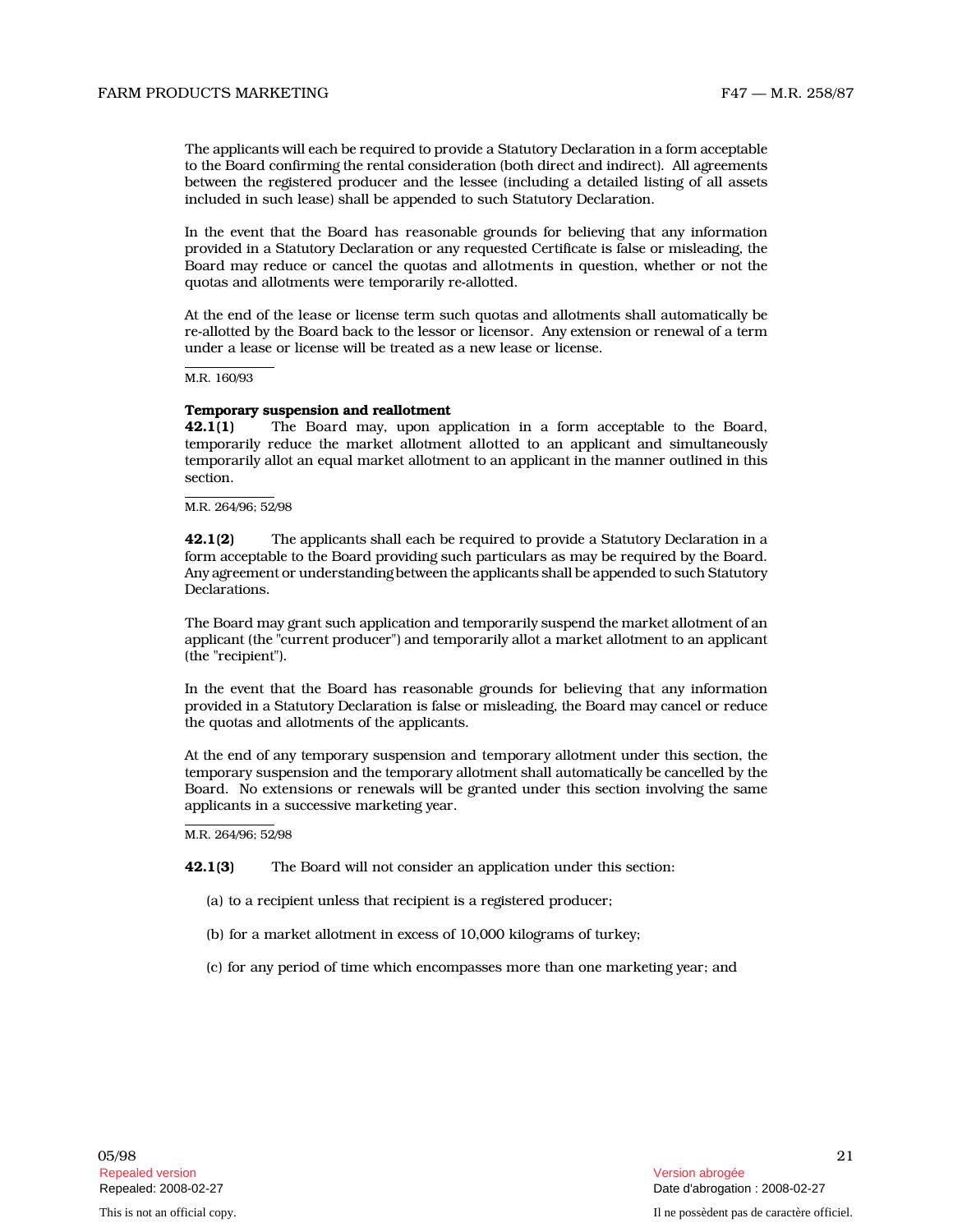(d) unless the Board is satisfied that the recipient has the ability to obtain sufficient poults to allow the recipient to market an amount of turkey equal to such temporary market allotment prior to April 30 of that marketing year, or unless the Board is satisfied that the recipient will be able to market such additional temporary market allotment from an existing flock prior to April 30 of that marketing year.

M.R. 264/96; 52/98

42.1(4) The Board will not approve an application under this section:

(a) unless satisfactory arrangements have been made with the Board with respect to the payment of any levies and penalties in connection with the marketings and any overmarketings by the recipient; or

(b) where the result of granting such an application would result in a registered producer marketing in excess of 600,000 kilograms of turkey in a marketing year.

M.R. 264/96; 52/98

#### Bankruptcy or receivership of a registered producer

43 Notwithstanding clause 16(4)(c) hereof, where a person who is a registered producer becomes a bankrupt or applies for a receiving order or has such an order made against him or takes the benefit of any Act for the time being in force for the relief of insolvent debtors, or if a receiver is appointed with respect to the production assets of a registered producer, the Board may, upon written request of the Trustee in Bankruptcy or the Receiver, temporarily re-allot to the Trustee in Bankruptcy or Receiver, the quotas and allotments allotted to such producer upon terms and conditions as may be established by the Board at the time of such temporary re-allotment.

M.R. 128/91

# Re-allotment of quota and dispensing with financial information on death, disability or retirement

44 In the event of the death, disability or retirement of an individual who is a registered producer, the Board may, on written request of such registered producer or of the personal representative of such deceased registered producer, re-allot the quotas and allotments allotted to such registered producer to the heir or designated member of such registered producer's immediate family

(a) who becomes the owner of the turkey production business carried on by the registered producer and of the land, buildings, and equipment used by the registered producer for keeping turkeys; or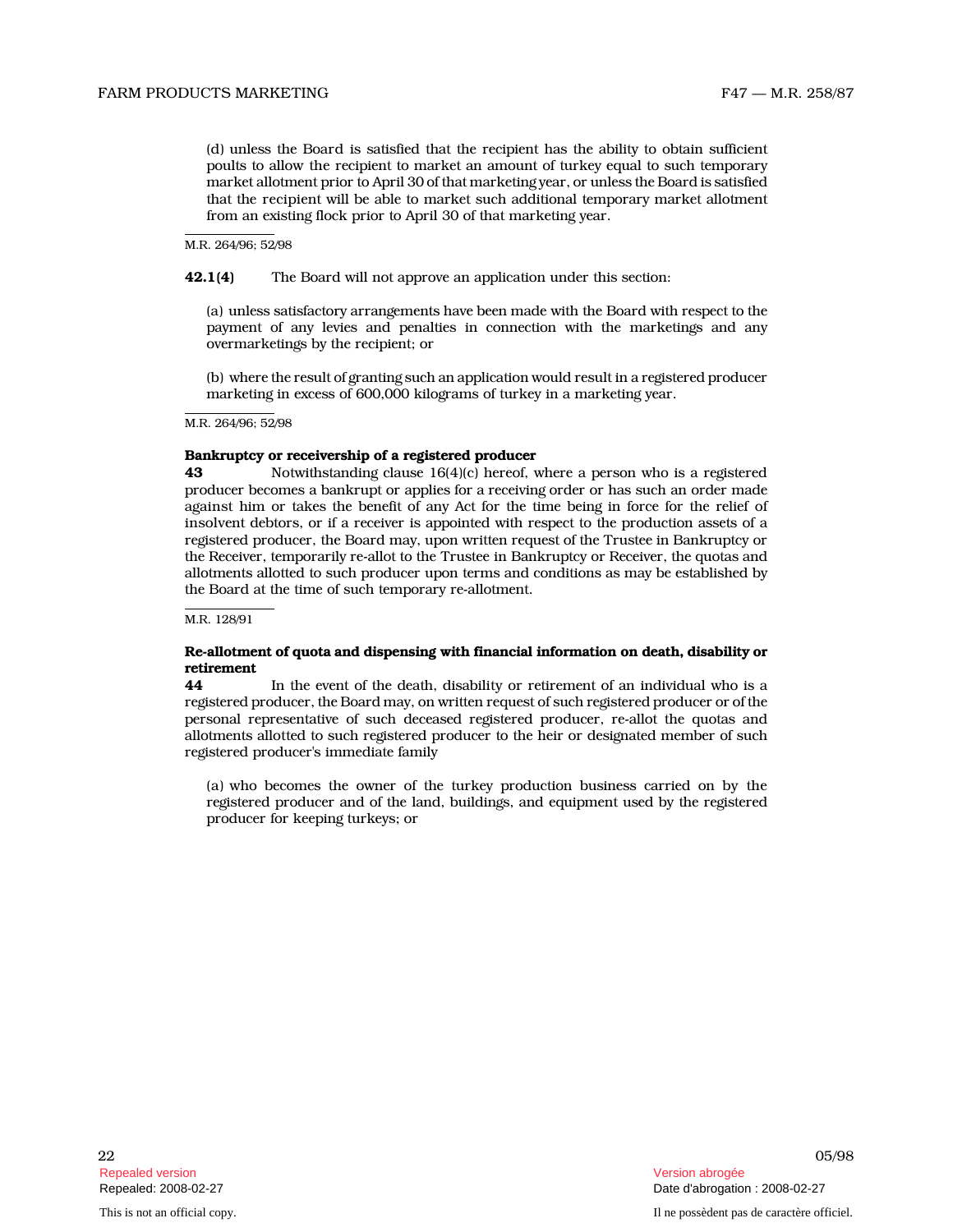(b) who becomes the owner of the turkey production business carried on by the registered producer and of any assets owned by such registered producer in connection with such business, and becomes entitled to possession of the land and buildings used by such registered producer in connection with such business as the successor in possession to such registered producer;

without the necessity to provide the Board with an appraisal of the facility or confirmation of any sale and purchase consideration.

M.R. 21/91

# Re-allotment of quota and dispensing with financial information on establishment of family partnership

45 Where an individual who is a registered producer enters into a partnership with a member of his immediate family, the Board may, on written request of such registered producer, re-allot the quotas and allotments allotted to such registered producer to such partnership

(a) which becomes the owner of the turkey production business carried on by the registered producer and of the land, buildings and equipment used by the registered producer for keeping turkeys; or

(b) which becomes the owner of the turkey production business carried on by the registered producer and of any assets owned by such registered producer in connection with such business, and becomes entitled to possession of the land and buildings used by such registered producer in connection with such business as the successor in possession to such registered producer;

without the necessity to provide the Board with an appraisal of the facility or confirmation of any sale and purchase consideration.

M.R. 21/91

# Re-allotment of quota and dispensing with financial information on establishment of a corporation

46 Where an individual who is a registered producer incorporates a corporation controlled by himself and/or members of his immediate family, or where the partners who are registered producers incorporate a corporation owned by themselves in the same proportion as they owned interests in the partnership, or where a registered producer which is a corporation incorporates a wholly owned subsidiary, the Board may, on written request of such registered producer, re-allot the quotas and allotments allotted to such registered producer to such corporation or subsidiary

(a) which becomes the owner of the turkey production business carried on by the registered producer and of the land, buildings and equipment used by the registered producer for keeping turkeys; or

(b) which becomes the owner of the turkey production business carried on by the registered producer and of any assets owned by such registered producer in connection with such business, and becomes entitled to possession of the land and buildings used by such registered producer in connection with such business as the successor in possession to such registered producer;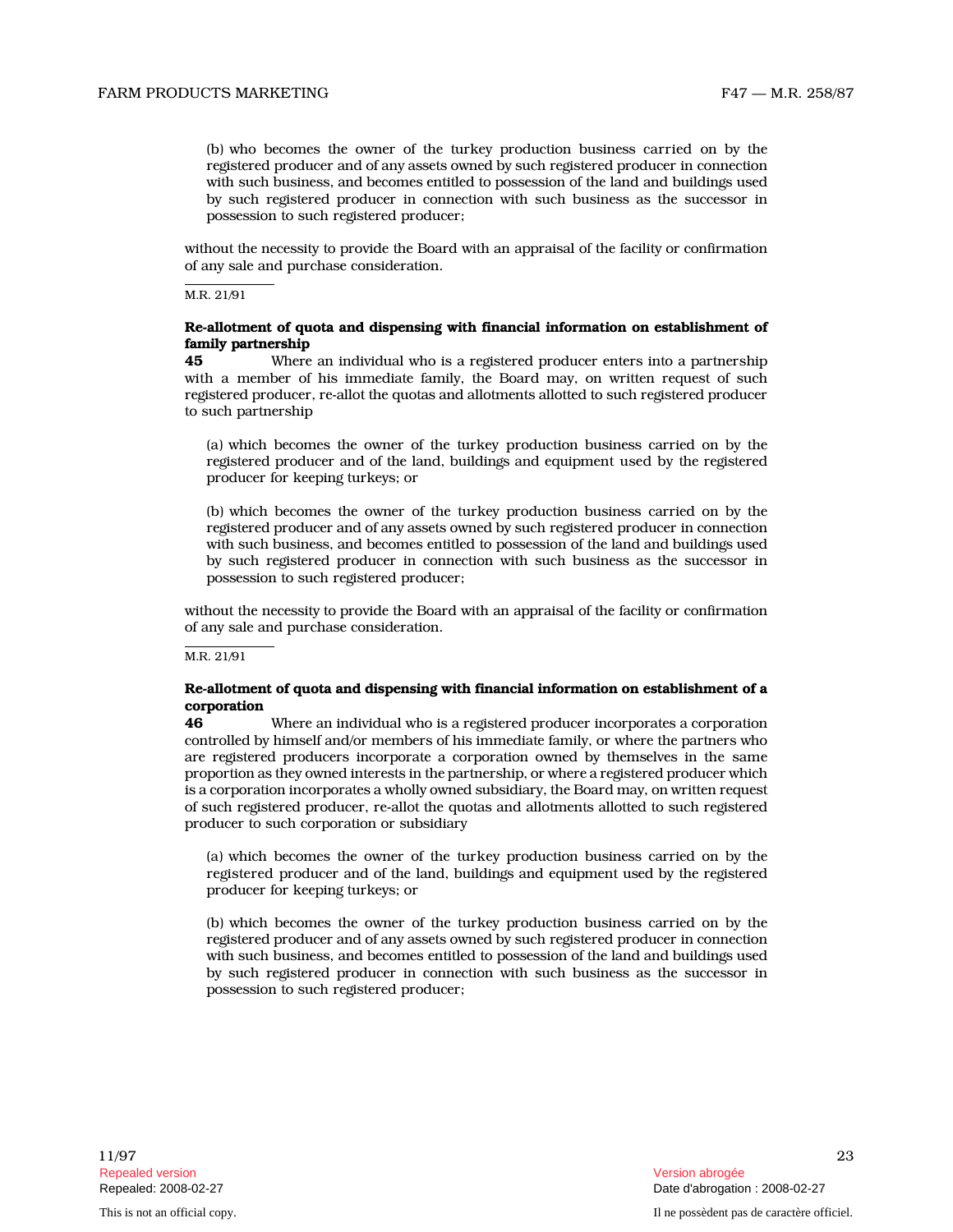without the necessity to provide the Board with an appraisal of the facility or confirmation of any sale and purchase consideration.

M.R. 21/91

#### Partial and complete re-allotment of quota to related persons

47 The Board may, upon application of a registered producer in writing, (herein called "the applicant") re-allot all or a portion of the quotas and allotments allotted to such applicant to another person who is not a registered producer (herein called "the recipient") in the following circumstances:

(a) with respect to an individual applicant, where the recipient is a member of such applicant's immediate family;

(b) with respect to a partnership applicant, where all partners in the partnership are members of the same immediate family and where the recipient is a member of that immediate family;

(c) with respect to a corporation applicant, where all legal and beneficial shareholders in such applicant are members of the same immediate family and where the recipient is a member of such immediate family;

(d) with respect to a Hutterite Colony applicant (or a corporation applicant which is a wholly owned subsidiary of a Hutterite Colony) where the recipient is a wholly owned subsidiary of such applicant, or a daughter-Hutterite Colony, or a corporation wholly owned by a daughter-Hutterite Colony. For the purpose of this provision a daughter-Hutterite Colony shall mean a Hutterite Colony recently created as a result of the division of the assets and the membership of a Hutterite Colony;

provided that no such re-allotment will be made until

(i) the recipient has established a separate facility owned by him in or on which to keep turkeys,

(ii) the Board is satisfied that the new operation of the recipient and the resulting operation of the applicant will both be economically viable, and

(iii) the Board is satisfied that no value has been attributed to such quotas or allotments.

The applicants will each be required to provide a Statutory Declaration in a form acceptable to the Board setting out the information specified therein and in the event that the Board has reasonable grounds for believing that any information provided in a Statutory Declaration or an Application is false or misleading, the Board may cancel or reduce the quotas or allotments in question, whether or not such quotas or allotments were re-allotted.

M.R. 255/89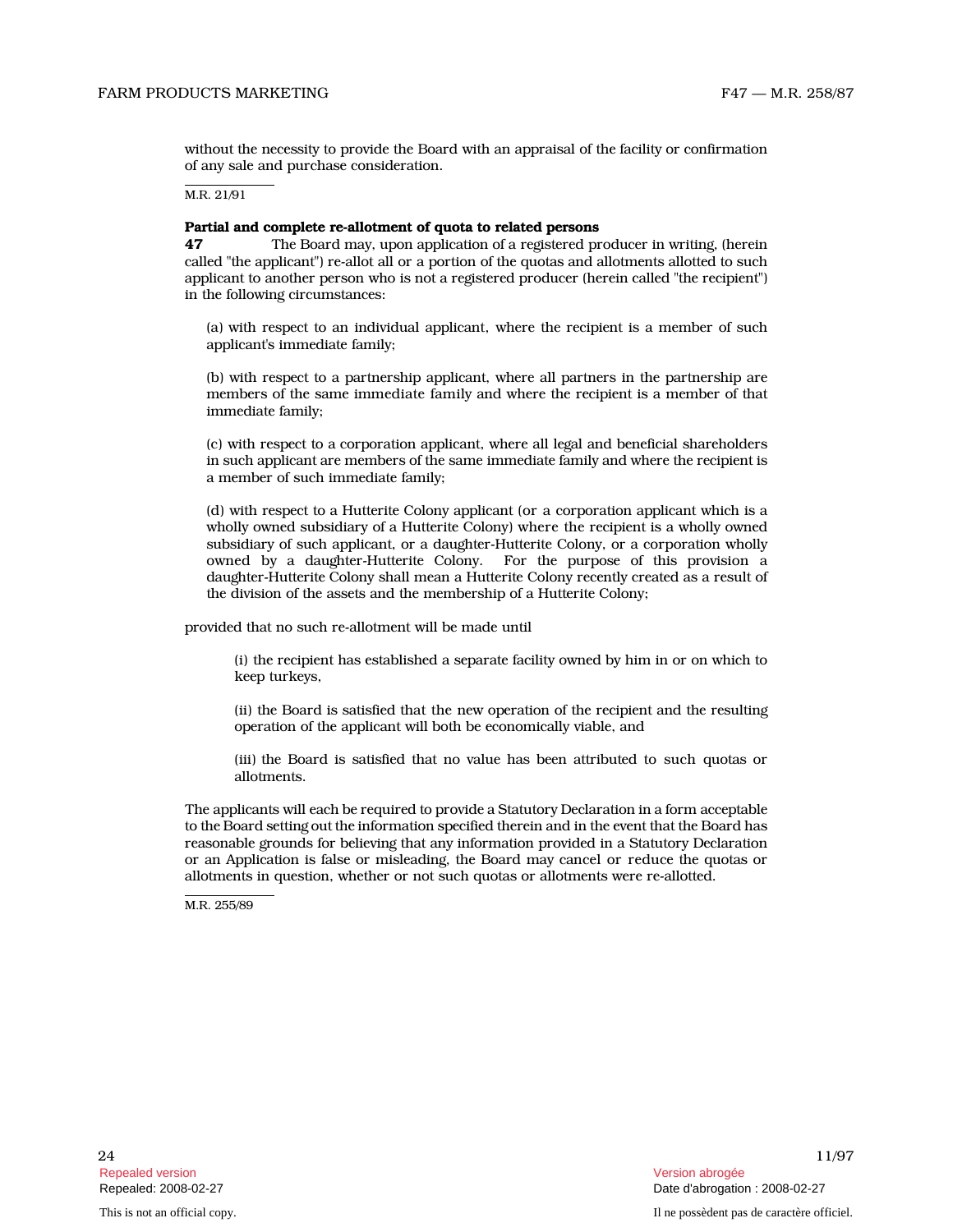# Re-allotment and maximum allotment

48 Subject to section 27 hereof, no quota or allotment will be re-allotted to an applicant corporation or partnership if:

(a) any beneficial shareholder of such applicant corporation or any beneficial owner of the assets of such applicant partnership is

(i) a registered producer, or

(ii) a beneficial shareholder in a corporation which is a registered producer, or

(iii) a beneficial owner of the assets of a partnership which is a registered producer that has been allotted allotments which are equal to or aggregate in excess of maximum allotment; or

(b) the Board has reasonable grounds for believing that as a result of such re-allotment a person would directly or indirectly control or have an interest in allotments which aggregate more than maximum allotment.

M.R. 128/91

# PART VIII.1

# RETIREMENT AND BASIC ALLOTMENT REALLOCATION SYSTEM

#### Re-allotment under system

48.1 Guotas and allotments may be cancelled and re- allotted by the Board as a result of and in accordance with the procedure set out in Schedule "A".

M.R. 160/93

#### Acceptance of applications discretionary

48.2 The Designated Staff referred to in Schedule "A" may refuse to accept or postpone the processing of any application to participate in the Retirement and Basic Allotment Reallocation System for such reasons or on such terms as they deem appropriate.

M.R. 160/93

# PART IX

# **FACILITIES**

# Quota to be allotted for a facility

49(1) In allotting a quota to a registered producer, the Board may specify the facility on which the producer's turkeys, or any portion thereof, must be raised or kept.

M.R. 196/2004

49(2) It is the condition of an allotment of a quota to a registered producer that such registered producer

(a) equip and operate the facility in or on which such producer raises or keeps turkeys in such a manner as to provide adequate production floor space, proper ventilation,

 $12/04$  25 Repealed version Version abrogée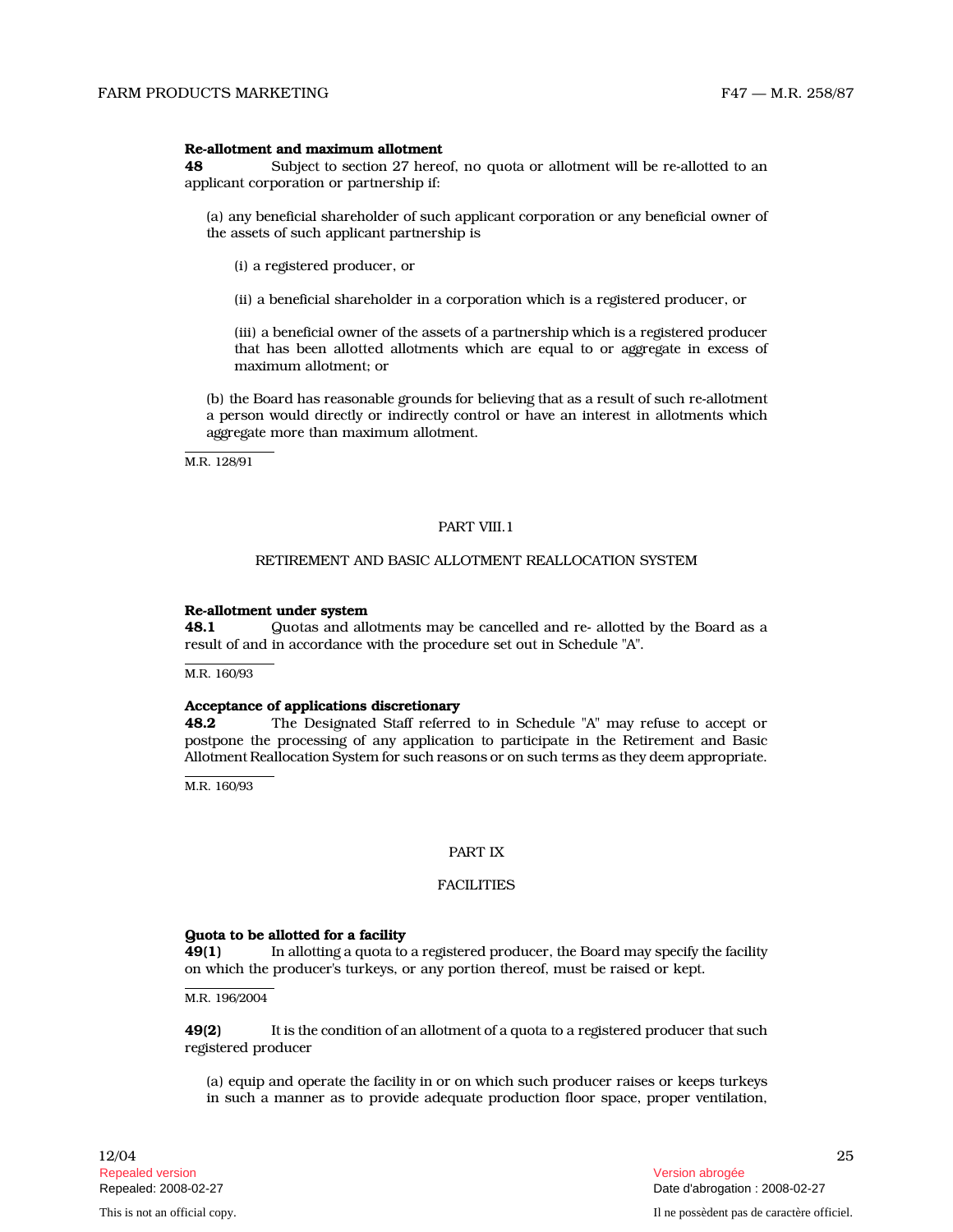heating, feed and water, and sanitation for the turkeys kept in such facility and in accordance with the applicable provisions of the On-Farm Food Safety Assurance Program;

(b) otherwise care for and handle turkeys raised or kept by such producer in accordance with the applicable provisions of the "Recommended Code of Practice for the Care and Handling of Farm Animals - Chickens, Turkeys and Breeders from Hatchery to Processing Plant" distributed by Canada Agri-Food Research Council and in accordance with the applicable provisions of the On-Farm Food Safety Assurance Program; and

(c) allow representatives of the Board to enter such facility, inspect such facility and take samples from such facility as well as observe and monitor production and marketing activities within such facility.

M.R. 196/2004

49(3) The Board may certify the capacity of the facilities of each registered producer from time to time. Such certified capacity shall only include usable production floor space (excluding service rooms).

M.R. 196/2004

# Relocation and consolidation of facilities

50(1) Subject to section 51, in the event that a registered producer has been allotted a portion of the quotas and allotments allotted to him for one facility and a portion for another facility or facilities, he may apply to the Board to transfer all or a portion of such quotas and allotments from one facility to another facility or facilities on a temporary or permanent basis. A registered producer may make application to relocate his production facility to a new location.

M.R. 160/93

#### Creditor consent for relocation

50(2) In conjunction with an application under subsection (1), such registered producer shall provide the Board with such information as the Board may require and such consents which the Board may request from any creditor who has been given security on the facilities used by the registered producer.

M.R. 160/93

# Emergency relocation

50(3) The Board may allow a registered producer to temporarily relocate his turkeys to another location in the event of an emergency even if the registered producer is not the registered owner or the sole operator of the facility on that new location.

M.R. 160/93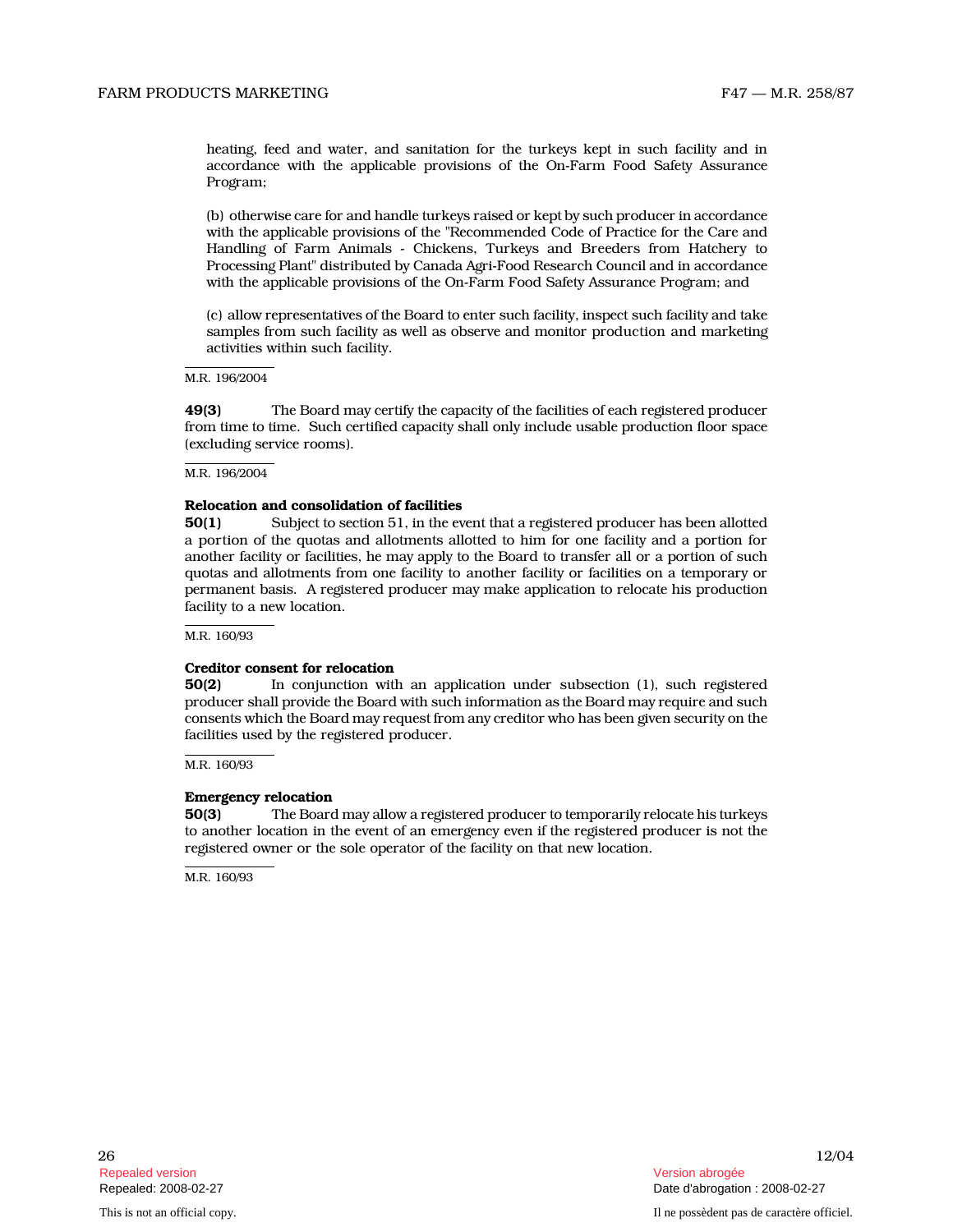# No change of facility following re-allotment or change in beneficial ownership for five years

51 In the event the Board re-allots a producer's quotas and allotments pursuant to Part VIII hereof, or approves the change in beneficial ownership of a registered producer or approves an association of persons who are registered producers pursuant to the provisions of Part VII hereof, it shall be a condition of such re-allotment or such approval that such transferee must acknowledge that only in the event of an unforseen contingency will such producer be permitted to apply to transfer such quotas and allotments from the facility specified for use in connection with such quotas and allotments at the time of re-allotment to a facility located on another property for a period of at least five years following such re-allotment, change, or association .

#### M.R. 160/93

# Exception from five year moratorium on applications

52 The Board may exempt a person from the provisions of section 51 with respect to a transfer or change of the nature outlined in section 35 or with respect to re-allotment of quotas and allotments pursuant to sections 44 to 46 inclusive.

M.R. 160/93

# Examination of facilities

53 It is the condition of the allotment of a quota to a registered producer that such registered producer allow any duly authorized representative of the Board to examine and measure the interior and exterior dimensions of such facility from time to time for the purpose of certification or re-certification of such facility by the Board and to examine such facility to ensure compliance of same with the provisions with subsection 49(2). Prior to such examination, the Board will give reasonable notice to such registered producer of its intention to conduct such examination.

M.R. 160/93; 196/2004

#### PART X

## Application and non-application of Order

- 54(1) This Order applies only to the marketing of turkey in intraprovincial trade.
- 54(2) This Order does not apply to the marketing of turkeys less than 10 days old

(a) pursuant to the terms of a Poult Placement Permit issued to the person buying or otherwise taking delivery of such turkeys; or

(b) if less than 100 of such turkeys are marketed by a vendor to the same recipient in any year.

M.R. 100/2003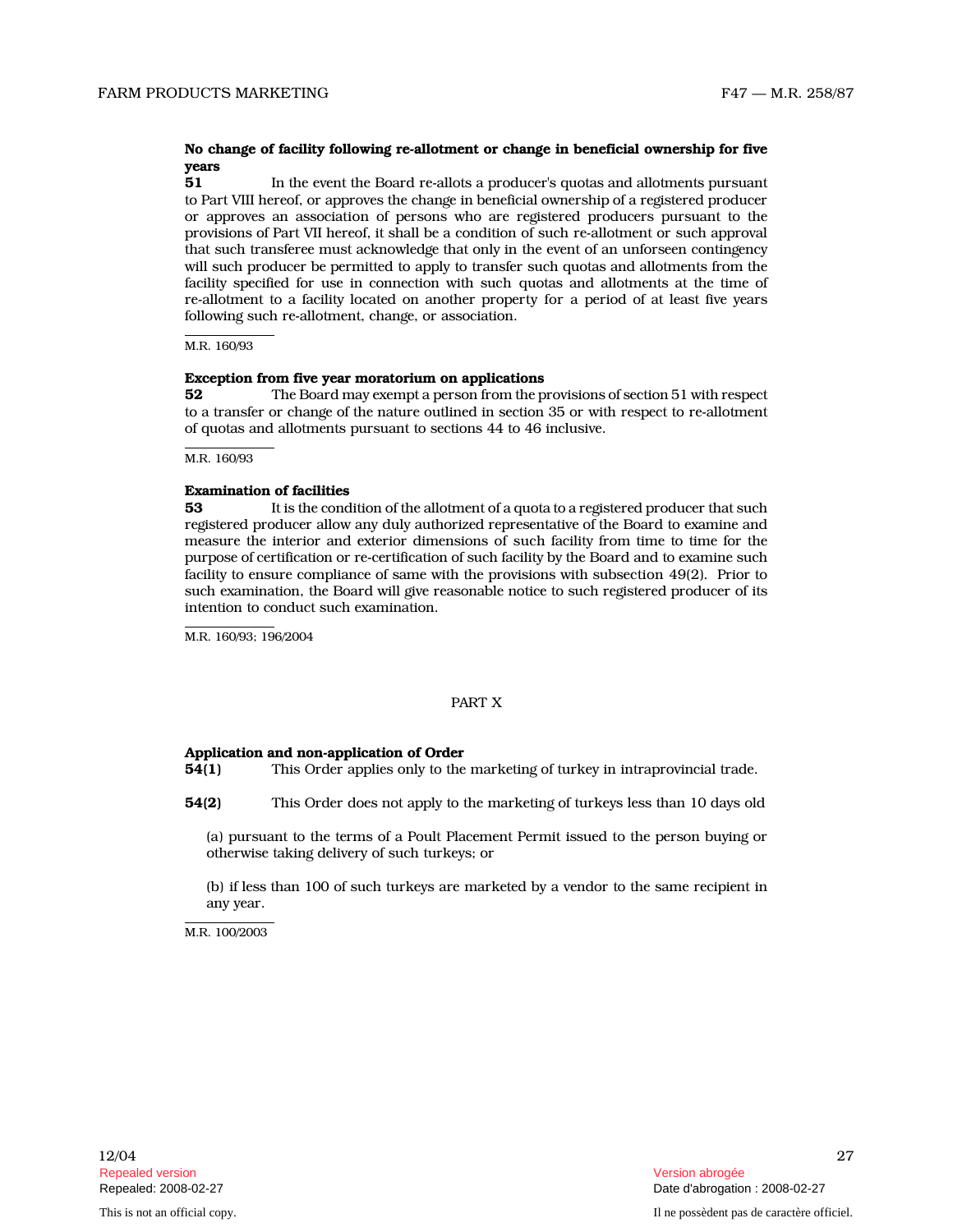## Exemptions in Plan from Order

55 This Order is subject to the exemptions provided in section 28 of the Plan which presently read as follows:

"28(1) The producer board may exempt from any rule, order or regulation any person or class of persons engaged in the production or marketing of the regulated product or any class, variety or grade thereof.

(2) This regulation does not apply to any person who is exempt from registering with the producer board under subsection (3) hereof in respect of any turkey raised by that person and delivered by him directly to an individual for consumption by that individual and his immediate family or any one of them.

(3) Any person in any year who, in the year immediately preceding that year, has marketed less than 100 turkeys raised or kept by him, is exempt from registering with the producer board, until such time in that year that he does market in that year 100 or more turkeys; but where two or more persons raise or keep turkeys, in partnership, or in circumstances in which there is a sharing by them, whether familial, communal or otherwise, of facilities, labour, or services provided, directly or indirectly, by all or any of them, or pursuant to a contract jointly or severally with the same corporation, firm, or individual for the purposes of this exemption any turkeys marketed in any year by one of these persons shall be deemed to have been marketed in that year by the other or others."

# Repeal

56 Order 5/81, being Manitoba Regulation 153/81 is repealed.

# June 19, 1987 THE MANITOBA TURKEY PRODUCERS' MARKETING BOARD:

R. F. Byle Chairman

Burton F. Waters

APPROVED

June 25,1987 **THE MANITOBA NATURAL PRODUCTS** MARKETING COUNCIL:

> David Gislason Chairman

Gordon H. MacKenzie **Secretary**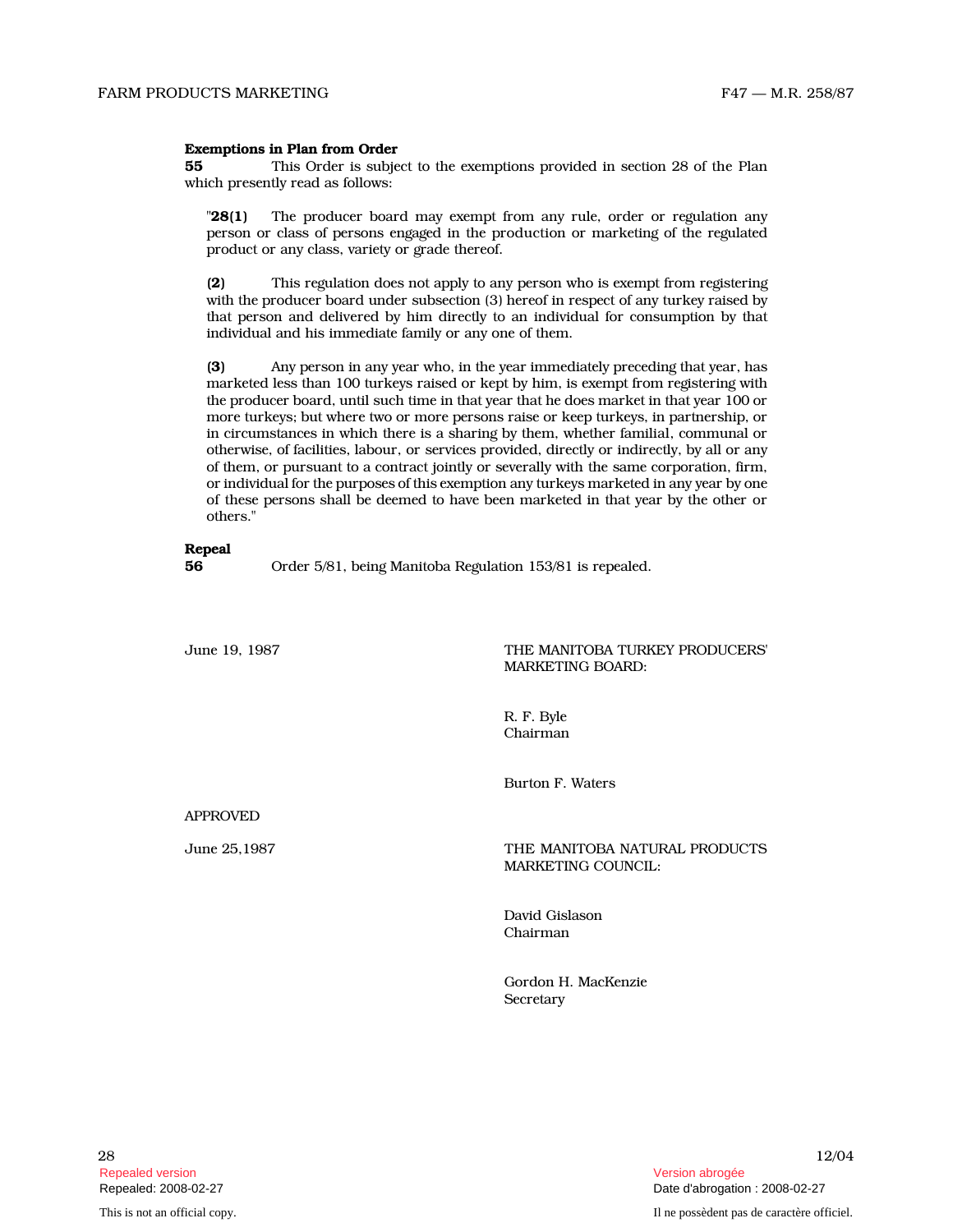# **SCHEDULE**

# (Section 48.1)

# RETIREMENT AND BASIC ALLOTMENT REALLOCATION SYSTEM

# Quotas belong to Board

1 Notwithstanding the terms and provisions in this Schedule or of any forms or materials used in connection with this Schedule, as stated in section 17 of this Order, quotas belong to the Board, and any quota units allotted pursuant to the procedure set out in this Schedule may be suspended, reduced or cancelled in accordance with this Order.

#### No assignment of payment

2 As stated in section 18.1 of this Order, no person shall offer to assign or assign a payment or an entitlement to a payment or an anticipated payment under the Retirement and Basic Allotment Reallocation System to another person without the prior written consent of the Board.

# **Definitions**

3 In this Schedule,

"Bid" means a request to be allotted a quota unit of a category under the System upon payment of an administration fee pursuant to the procedure set out in this Schedule;

"bidder" means a registered producer who in the opinion of Designated Staff has submitted a Bid in an acceptable form;

"Designated Staff" means those employees and other individuals designated by the Board from time to time to operate the Retirement and Basic Allotment Reallocation System;

"Maximum Retirement Payment" means, for the marketing year commencing May 1, 2005 and terminating April 29, 2006, the sum of \$2.90; and for each marketing year thereafter means the amount determined by multiplying such sum by the Consumer Price Index for Canada for December of the calendar year previous to the start of that marketing year and dividing such result by the Consumer Price Index for Canada for December of the calendar year 2004, based upon the Total Consumer Price Index for Canada as calculated and reported by Statistics Canada, and confirmed to the Board by the auditor of the Board prior to the start of that marketing year;

"**Offer**" means an application to have quota units of a category under the System cancelled upon receipt of a retirement payment pursuant to the procedure set out in this Schedule;

"offeror" means a registered producer who in the opinion of Designated Staff has submitted an Offer in an acceptable form with respect to quota units allocated to him by the Board;

"quota unit" means a basic allotment equal to one kilogram of hen, broiler or tom turkey;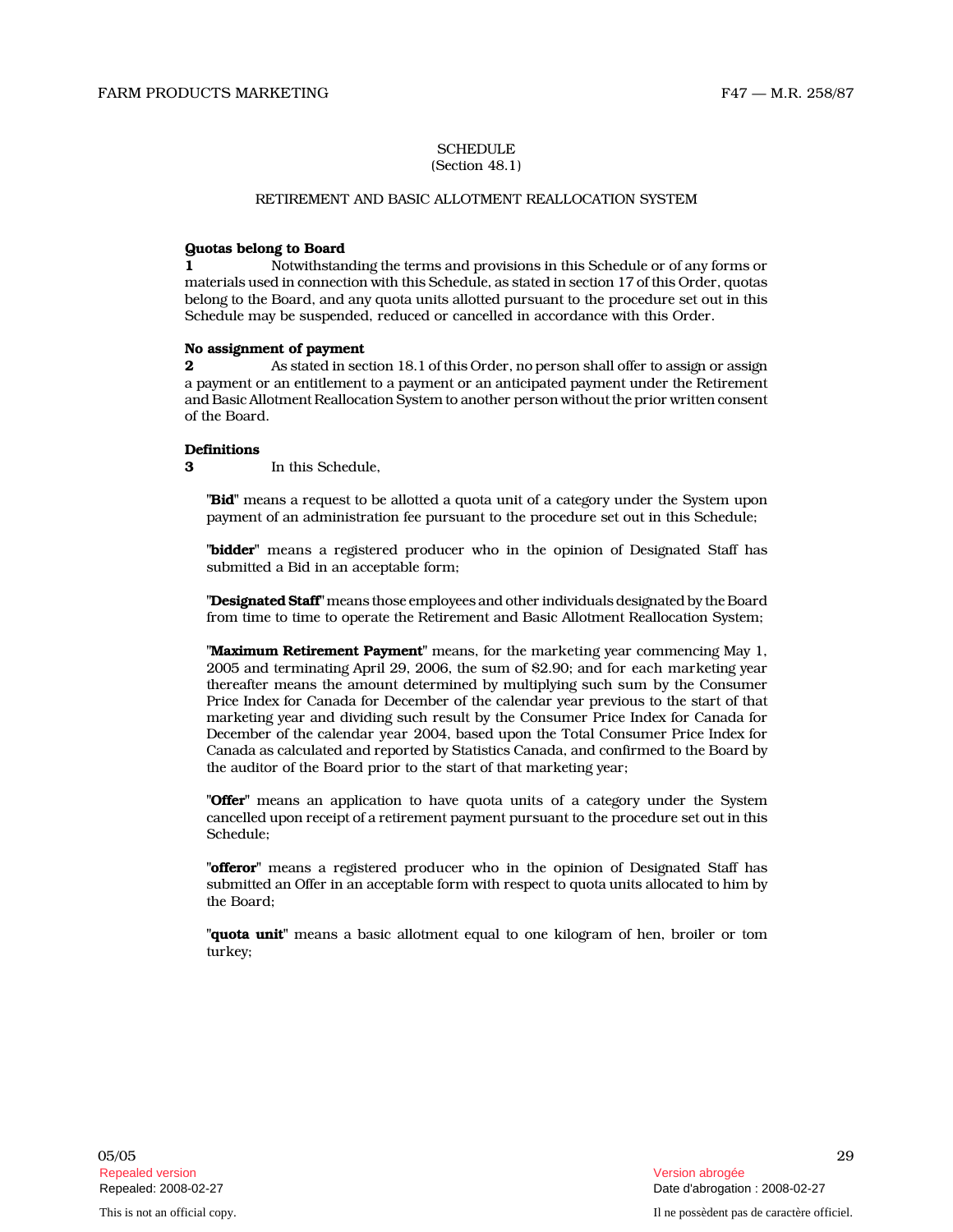"Reallocation Day" means the day on which a Retirement and Basic Allotment Reallocation Program is operated;

"Retirement and Basic Allotment Reallocation Program" means the procedure operated from time to time pursuant to this Schedule, whereby a registered producer may offer to have the whole or a portion of the quota units of a category allotted to him cancelled in the manner provided in this Schedule, and a registered producer may request that quota units of a category be allotted to him in the manner provided in this Schedule; and

"Retirement Fund" means a trust account established by the Board to which all administration fees paid by successful bidders shall be credited and from which all retirement payments made to successful offerors will be debited.

# Retirement and basic allotment reallocation system administration

4 The Retirement and Basic Allotment Reallocation System shall be operated by the Designated Staff. The Designated Staff shall be responsible for receiving and processing Offers, establishing the date of each Reallocation Day, publishing such dates, receiving and processing Bids, operating each Retirement and Basic Allotment Reallocation Program and reporting such results to the Board.

The Manitoba Council may appoint members of its Staff to act as observers and auditors of each Retirement and Basic Allotment Reallocation Program.

Except as provided in subsection 7(11) and section 14 and to the extent necessary to provide the notices required under subsection 7(5) or as otherwise required in this Schedule, all particulars with respect to an individual Offer or to an individual Bid shall be kept confidential by the Designated Staff and Manitoba Council observers and auditors, and shall not be disclosed to the Members of the Board, Board staff who are not Designated Staff, or any other person whatsoever.

The Board may prescribe forms to be used in the operation of a Retirement and Basic Allotment Reallocation Program from time to time. The Designated Staff may accept a Bid or an Offer which is not in a prescribed form, as long as same is in writing and in the opinion of the Designated Staff substantially complies with any such prescribed form.

#### Application fees

5 The Board may by Resolution from time to time establish a non-refundable application fee for Offers under this Schedule. Each Offer must be accompanied by any necessary application fee. All application fees shall be credited to an operating account of the Board.

## Administration fees and retirement payments

6 In this Schedule, and in all forms and materials used in connection with the Retirement and Basic Allotment Reallocation System, all references to administration fees, and all references to retirement payments shall be expressed or shall be assumed to be expressed on a quota unit basis.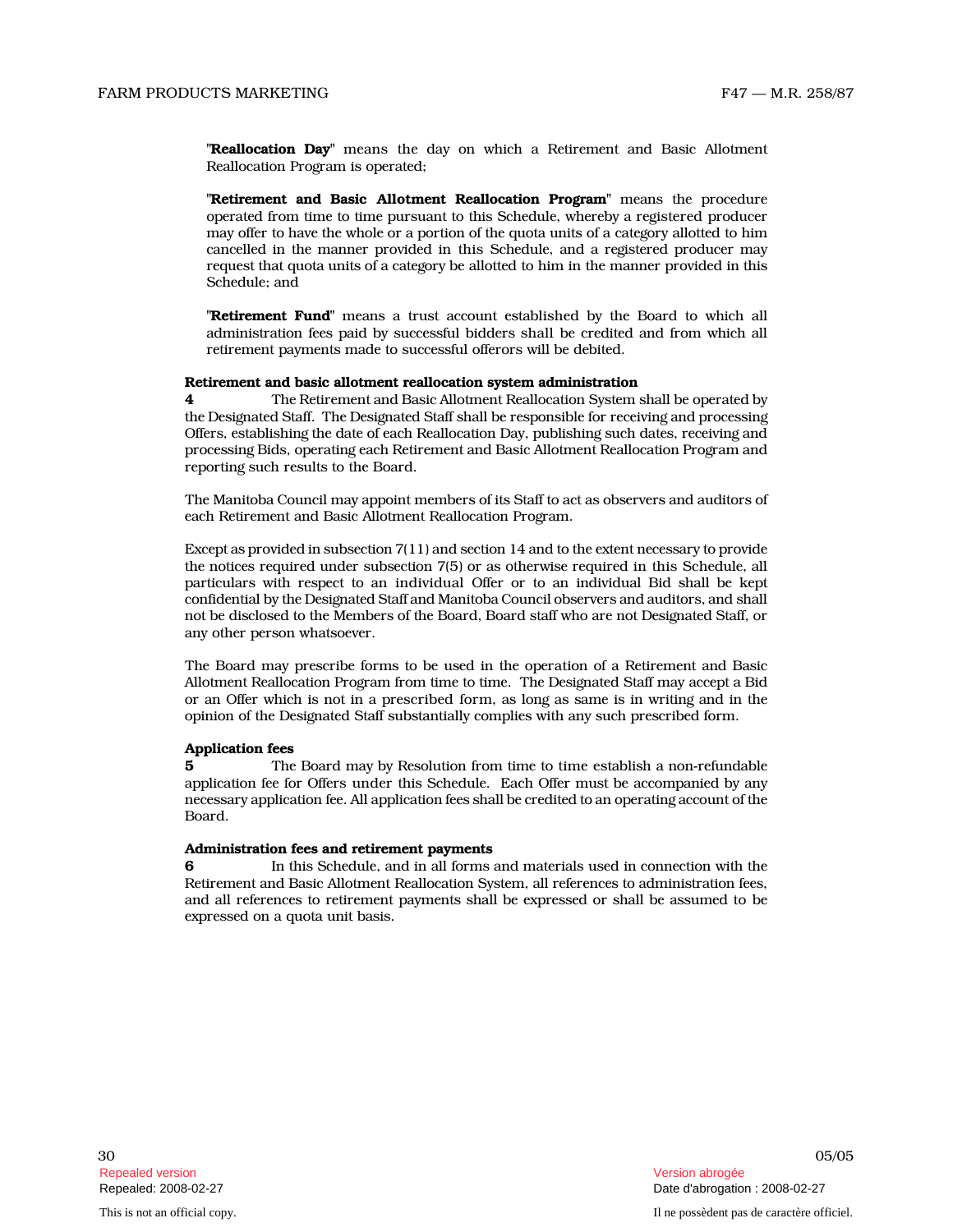Each administration fee paid by a successful bidder must be paid on each quota unit allocated to such person.

Each retirement payment paid to a successful offeror will be paid on each quota unit cancelled.

#### Retirement and basic allotment reallocation program procedures

7(1) Designated Staff may operate a Retirement and Basic Allotment Reallocation Program on or before the sixth regular business day of the month following the month in which notification of receipt of an Offer is given by the Board to registered producers.

7(2) Designated Staff may cancel, or may postpone, for up to seven days at any time, the operation of any Retirement and Basic Allotment Reallocation Program for any reason they deem advisable.

7(3) A person wishing to submit an Offer must do so in writing, either by letter or telefax, in a form satisfactory to the Designated Staff, to the Board's head office.

7(4) Each Offer must include any necessary application fee established by the Board for processing an Offer, together with the following information:

(a) the name, address and signature of the offeror;

(b) the Producer Registration Number of the offeror;

(c) the number of quota units offered for cancellation by the offeror together with an acknowledgement that such cancellation may result in a reduction of new base allocated to the offeror in an amount which may be greater than the number of quota units offered;

(d) the category of the quota units offered;

(e) the retirement payment to the nearest cent per quota unit which the offeror is willing to accept upon cancellation of the quota units offered for cancellation (which retirement payment shall not exceed the Maximum Retirement Payment);

(f) an undertaking that the Offer will not be withdrawn by the offeror once a notice has been given to a registered producer of the Offer pursuant to subsection 7(5);

(g) such other particulars with respect to the marketings or anticipated marketings of the offeror which may be required in order to complete the form of Offer; and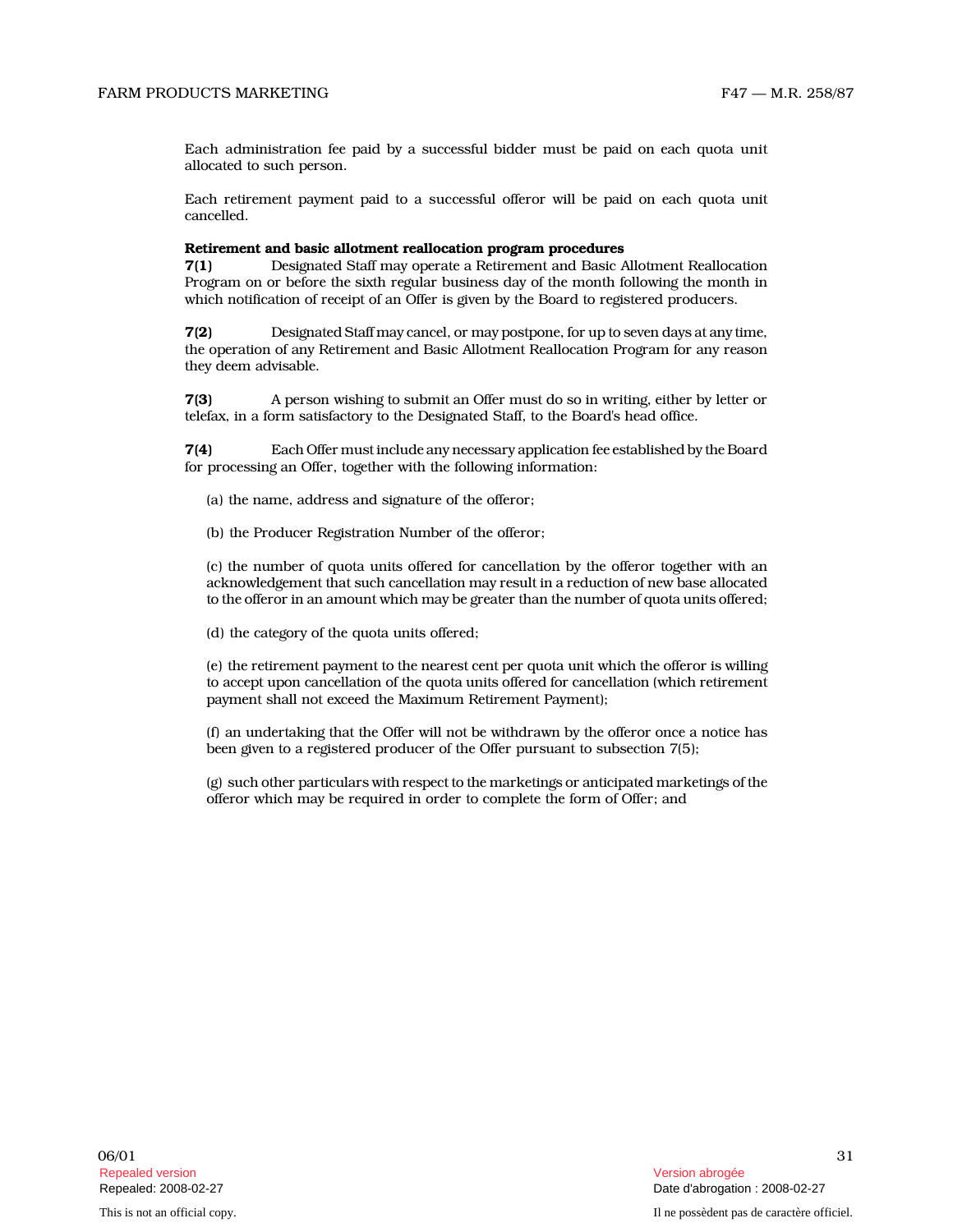(h) an acknowledgement that in the event that Bids received for a Program are less than the number of quota units offered for cancellation, the offeror may be asked whether or not the Offer should proceed at such lesser number.

The Designated Staff may require an offeror to provide proof of the consent of any secured creditor of the offeror to the submission of such Offer.

Any Offer will be rejected if the Designated Staff is of the opinion that the offeror may reasonably be expected to market turkey after the date for the cancellation of quota units set out in subsection  $7(11)$ , or otherwise market turkey contrary to the provisions of the Turkey Quota Order .

7(5) Upon receipt of an Offer in an acceptable form, the Designated Staff shall cause a notice to be mailed to each registered producer indicating the fact that an Offer has been received; the number of quota units offered for cancellation; the retirement payment per quota unit which the offeror is willing to accept upon cancellation of the quota units offered for cancellation; and the Reallocation Day. The notice may contain such other information with respect to the Offer and the options available to the registered producer as the Designated Staff deems appropriate.

7(6) A registered producer wishing to submit a Bid on a Retirement and Basic Allotment Reallocation Program must do so in writing, either by letter or by telefax to the Board's head office, in a form satisfactory to the Designated Staff, which Bid must be received by the Designated Staff prior to 4:00 p.m. of the last working day before the month in which the Retirement and Basic Allotment Reallocation Program is to be held.

Each Bid on a particular Retirement and Basic Allotment Reallocation Program must include the following information:

- (a) the name, address and signature of the bidder;
- (b) the Producer Registration Number of the bidder;
- (c) the number of quota units requested for allotment;
- (d) the category of the quota units requested;

(e) the administration fee which shall be equal to the retirement payment set out in the notice referred to in subsection 7(5), which the bidder is willing to pay upon allotment of the quota units requested for allotment;

(f) an acknowledgement that the bidder is prepared to accept less than the number of quota units comprising the Bid; and

(g) an acknowledgement that the Bid will not be valid if the number of quota units requested when taken together with the number of quota units comprising the bidder's basic allotment exceeds maximum allotment.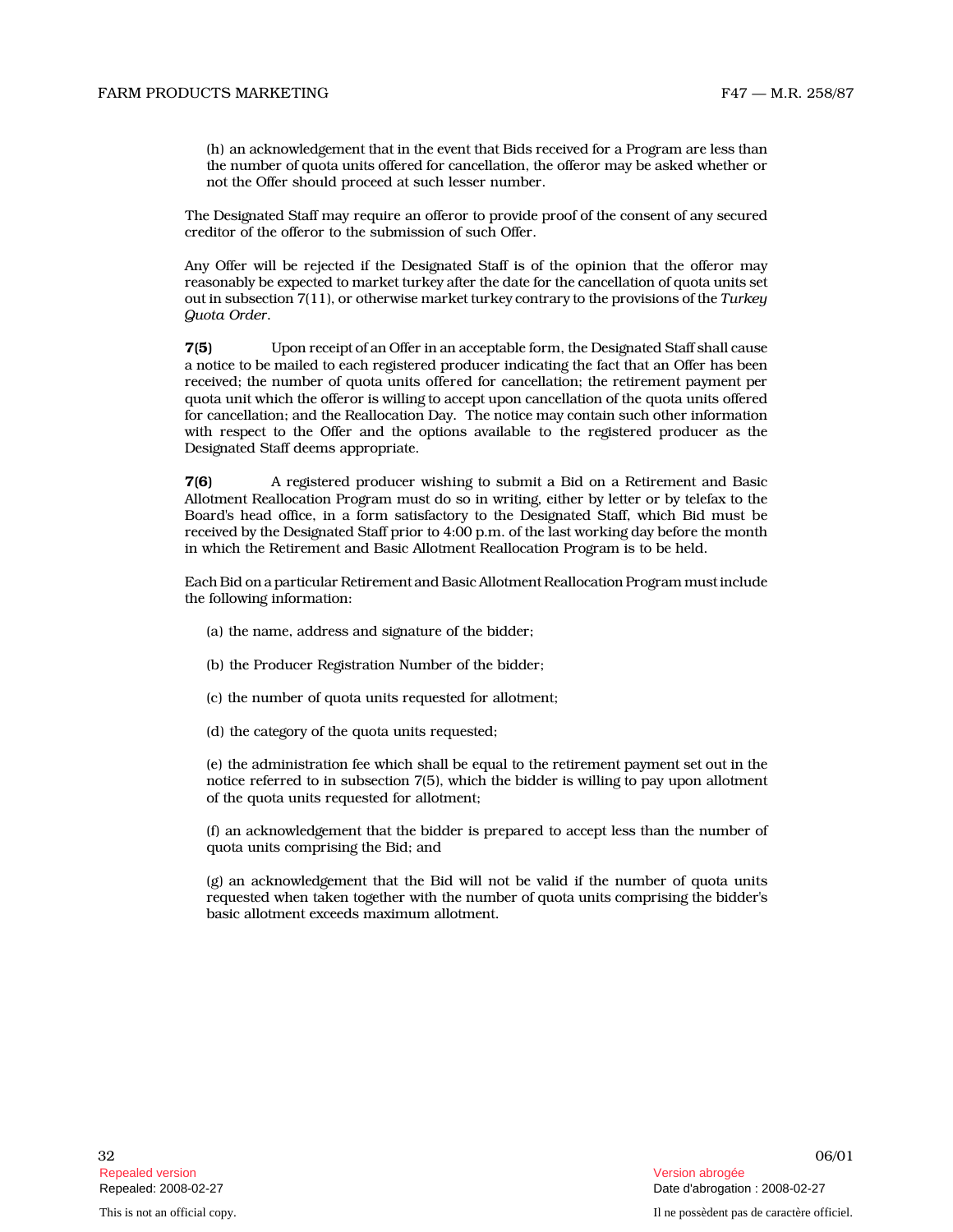In order for a Bid to be eligible to be processed on a Program, the bidder must submit a separate bank draft or credit union primary order (or other method of payment acceptable to the Designated Staff) payable to the Board representing the full amount of the administration fee such bidder proposes to pay in connection with that Bid which must be received at the Board's head office no later than 4:00 p.m. of the last working day before the month in which the Retirement and Basic Allotment Reallocation Program is to be held.

7(7) In the case of an omission or defect in a Bid or in an Offer the Designated Staff may not make changes or additions to such Bid or Offer, and the Bid or Offer will be rejected. A member of the Designated Staff shall attempt to contact the bidder or offeror and to advise him/her of such rejection. The fact that a Bid or an Offer is rejected shall not preclude the bidder or offeror from submitting a subsequent Bid or Offer.

7(8) A Bid may be amended or withdrawn, provided such withdrawal or amendment is in writing and in the form of a letter or a telegram or a telefax satisfactory to the Designated Staff, sent by the bidder, and is received at the head office of the Board prior to 4:00 p.m. of the last working day before the month in which the Retirement and Basic Allotment Reallocation Program is to be held. Such withdrawal or amendment must be clear and unambiguous and must identify the bidder by name and by Producer Registration Number, where applicable, and must specify the Bid that is to be withdrawn or amended.

Any Bid which is received after any deadline for submission for that Program will be rejected by the Designated Staff.

No Bid shall be processed if the number of quota units comprising the Bid, when aggregated with the quota units allocated to such bidder, would exceed maximum allotment.

7(9) As provided in section 48.2 of this Order, the Designated Staff may refuse to accept or may postpone processing of any Bid or any Offer. Any decision to postpone the processing of a Bid or an Offer, or to reject a Bid or Offer made by the Designated Staff shall be final. The Designated Staff may also establish terms and conditions before a Bid or an Offer will be processed in the future. Any person who is not satisfied with the terms and conditions established by the Designated Staff before a Bid or Offer will be processed in the future may appeal such decision in writing to the Board.

7(10) On each Reallocation Day, the Designated Staff shall qualify all valid Bids.

All valid Bids shall be determined to be acceptable up to an amount equal to the pro rata share set out in the notice sent to registered producers under subsection 7(5).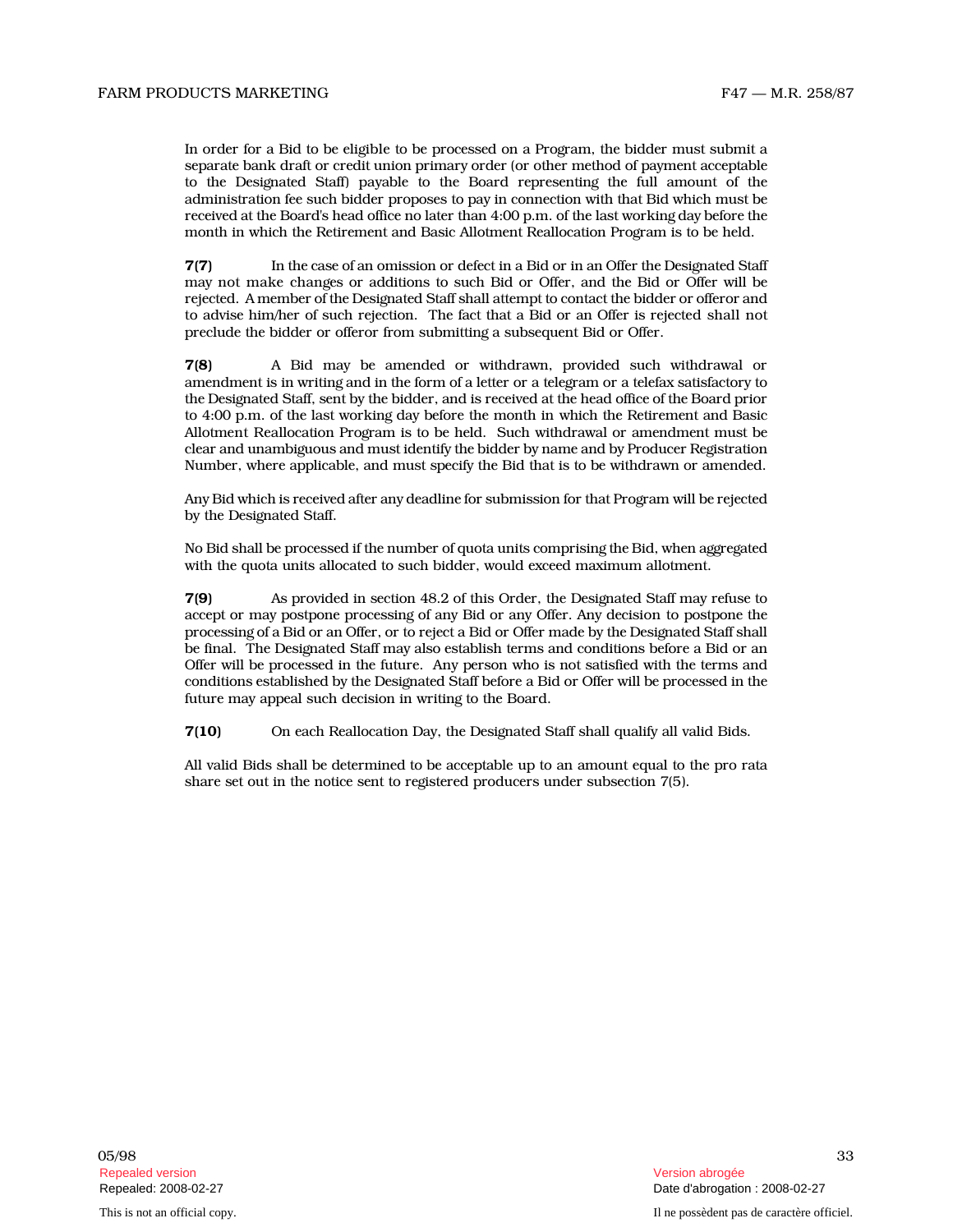In the event the Bids determined to be acceptable as set out above aggregate less than the number of quota units offered for cancellation, the Designated Staff shall apportion such Shortfall amongst the bidders who submitted valid Bids for more than the pro rata share set out in the subsection 7(5) notice, apportioning among all such bidders an equal share of such Shortfall or such lesser amount as may be set out in such bidder's Bid, and such additional amounts shall be determined as acceptable.

In the event the aggregate of all quota units bid in the valid Bids determined as acceptable under this subsection is less than the number of quota units comprising the Offer (the "Excess"), the following procedure will apply:

(a) if the Excess is 60,000 quota units or more, the Designated Staff may contact the persons on the waiting list established pursuant to section 3(4) of this Order and offer a person, in the order such persons appear on such list, the opportunity to submit a Bid for 60,000 quota units. In the event a person contacted by the Designated Staff agrees to submit a Bid for 60,000 quota units, such Bid must be delivered to the Designated Staff in writing together with a separate bank draft or credit union primary order (or other method of payment acceptable to the Designated Staff) payable to the Board representing the full amount of the administration fee to be paid by such person in connection with such Bid, which items must be received at the Board's head office no later than 4:00 p.m. of the working day following the working day on which such person was first contacted by the Designated Staff. The Designated Staff may treat any such Bid as a valid Bid;

(b) if no person described in clause (a) submits a valid Bid, in the manner set out in clause (a), or if the Excess is less than 60,000 quota units, the Designated Staff may contact the offeror to see if the offeror is prepared to reduce the number of quota units offered for cancellation in the Offer to the number of quota units requested for reallotment in the valid Bids. Any such agreement by the offeror to reduce the number of quota units offered for cancellation must be communicated in writing to the Designated Staff, either by letter or telefax, within the time specified by the Designated Staff.

At the discretion of the Designated Staff, offers that have identical administrative fees may be aggregated. In the event the aggregate number of quota units contained in the valid Bids determined as acceptable under this subsection exceeds the number of quota units offered for cancellation in the Offer (the "Shortfall"), and the Designated Staff is in receipt of an Offer or Offers which requests an identical retirement allowance, the Designated Staff may contact the offeror or offerors of such Offer or Offers to see if such offeror wishes such offeror's Offer to be included in the current Program to the extent of such Shortfall. In the event such an offeror agrees to participate in such Program, such agreement by such offeror must be communicated in writing to the Designated Staff, either by letter or telefax, in a manner acceptable to the Designated Staff, within the time specified by the Designated Staff.

34 05/98 Repealed version abrogée et al. Alian abrogée et al. Alian abrogée et al. Alian abrogée et al. Alian abrogée e

This is not an official copy. Il ne possèdent pas de caractère officiel.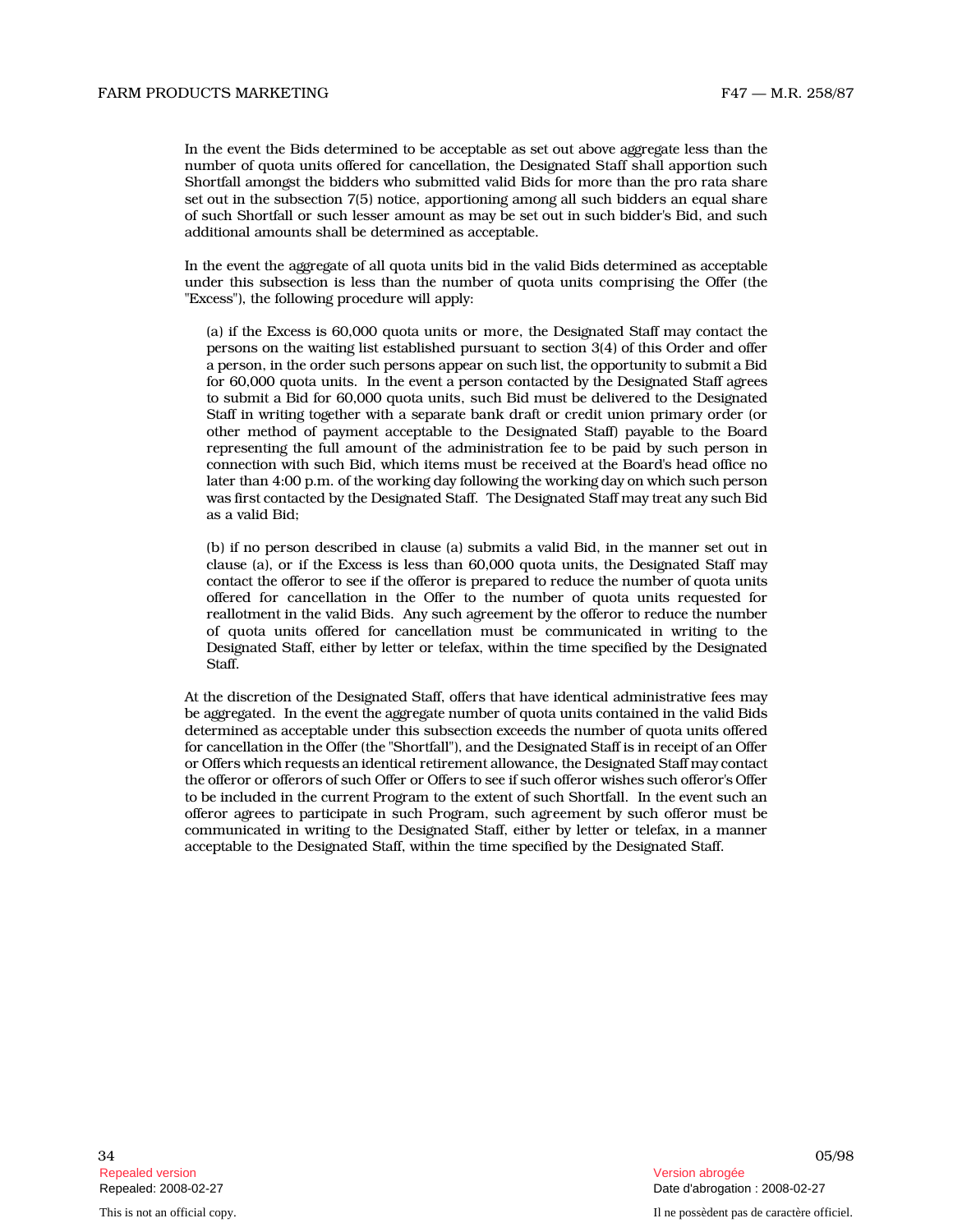7(11) Following the operation of a Retirement and Basic Allotment Reallocation Program, the Designated Staff shall report to the Board particulars of the Offer, the retirement payment requested by the offeror, the number of Bids received, and particulars of the successful Bids. The Board will review such report and if satisfied, in its sole discretion, that there have been no irregularities or deficiencies in the operation of that Retirement and Basic Allotment Reallocation Program, the Board may pass a resolution to accept such results.

Following the acceptance of the results of a Retirement and Basic Allotment Reallocation Program, the Board will pass a resolution to allot quota units and to increase the new bases of the successful bidders and to cancel quota units and to reduce the new bases of the successful offeror in order to implement such results. The new base of a successful bidder shall be increased by a quantity equal to the number of quota units to be allotted to that successful bidder. The new base of a successful offeror shall be reduced by a quantity equal to the new base of that offeror for the category of quota units to be cancelled, divided by the greater of the basic allotment and market allotment of that offeror for that category, multiplied by the number of quota units to be cancelled.

The cancellation of quota units allotted to a successful offeror will be effective:

(a) with respect to a portion of the quota units comprising the successful Offer determined by the Board taking into account the marketings and expected marketings of the offeror during that marketing year, the last day of the month in which the results of the Retirement and Basic Allotment Reallocation Program was accepted by the Board; and

(b) with respect to the balance of the quota units comprising the successful Offer, the last day of April after the results of a Retirement and Basic Allotment Reallocation Program was accepted by the Board.

The cancellation of the new base of a successful offeror will be effective on the last day of the month in which the results of the Retirement and Basic Allotment Reallocation Program was accepted by the Board.

The allotment of quota units to a successful bidder will be effective:

(a) with respect to a portion of the quota units comprising the successful Bid determined by the Board, the first day of the month following the month in which the results of the Retirement and Basic Allotment Reallocation Program was accepted by the Board; and

(b) with respect to the balance of the quota units comprising the successful Bid, the first day of May after the results of a Retirement and Basic Allotment Reallocation Program was accepted by the Board.

The increase of the new base of a successful bidder will be effective at the same time, and in the same amounts, as the allotment of quota units to that successful bidder.